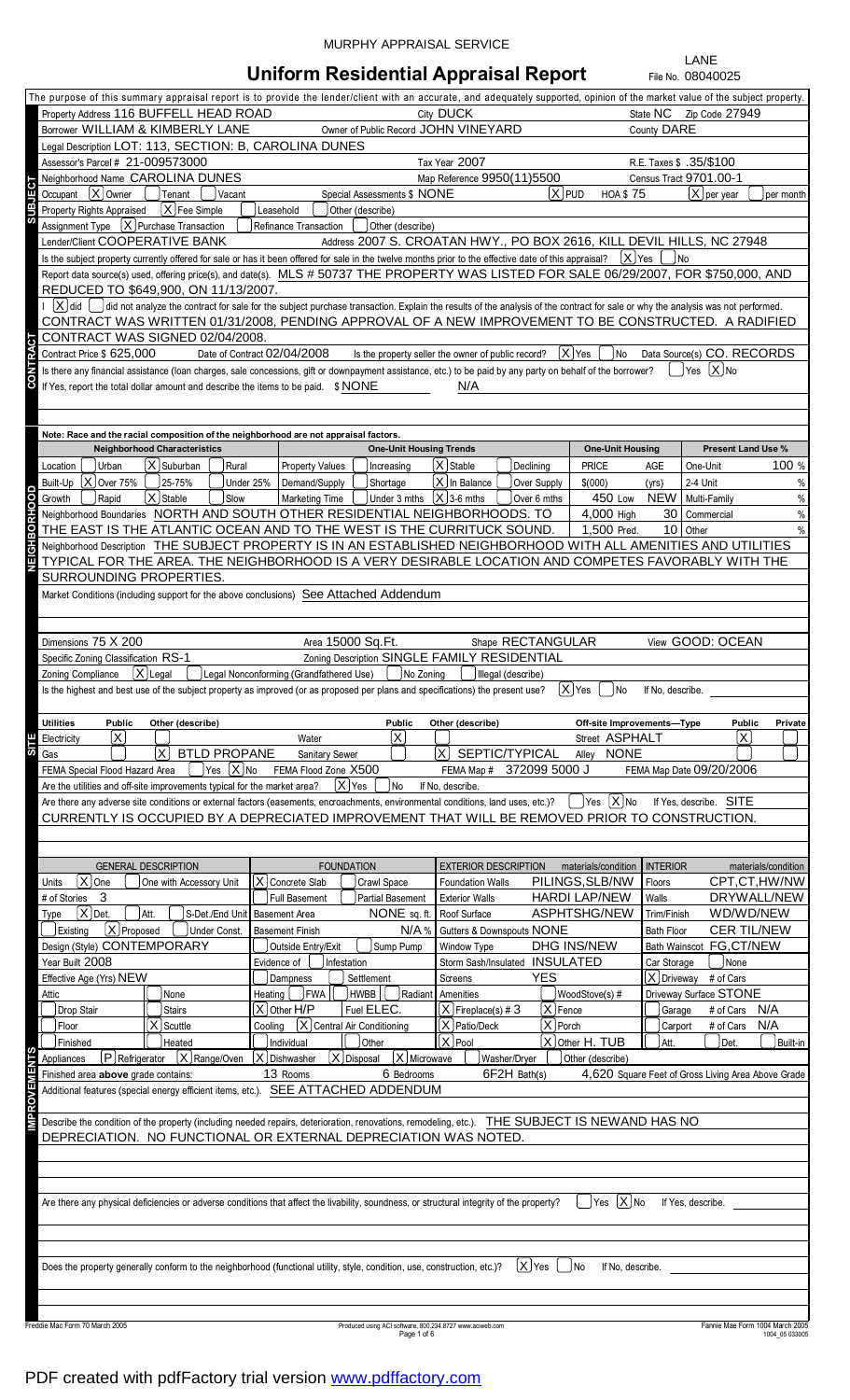### MURPHY APPRAISAL SERVICE

# **Uniform Residential Appraisal Report** File No. 08040025

LANE

|                                                                                                                                                                               | to \$4,000,000<br>comparable properties currently offered for sale in the subject neighborhood ranging in price from \$1,200,000 |                    |                                    |                                                                                                                                                  |                            |                        |                        |                  |                                             |                                 |
|-------------------------------------------------------------------------------------------------------------------------------------------------------------------------------|----------------------------------------------------------------------------------------------------------------------------------|--------------------|------------------------------------|--------------------------------------------------------------------------------------------------------------------------------------------------|----------------------------|------------------------|------------------------|------------------|---------------------------------------------|---------------------------------|
| 39<br>There are                                                                                                                                                               |                                                                                                                                  |                    |                                    |                                                                                                                                                  |                            |                        |                        |                  |                                             |                                 |
| 7<br>There are                                                                                                                                                                |                                                                                                                                  |                    |                                    | comparable sales in the subject neighborhood within the past twelve months ranging in sale price from \$ 1,850,000                               |                            |                        |                        |                  | to \$4,000,000                              |                                 |
| <b>FEATURE</b>                                                                                                                                                                |                                                                                                                                  | <b>SUBJECT</b>     |                                    | COMPARABLE SALE NO. 1                                                                                                                            |                            | COMPARABLE SALE NO. 2  |                        |                  | COMPARABLE SALE NO. 3                       |                                 |
| 116 BUFFELL HEAD ROAD                                                                                                                                                         |                                                                                                                                  |                    | 166 FOUR SEASONS LANE              |                                                                                                                                                  | 152 DUCK LANDING LANE      |                        |                        | 124 CARROL DRIVE |                                             |                                 |
| Address DUCK                                                                                                                                                                  |                                                                                                                                  |                    | <b>DUCK</b>                        |                                                                                                                                                  | <b>DUCK</b>                |                        | <b>DUCK</b>            |                  |                                             |                                 |
| Proximity to Subject                                                                                                                                                          |                                                                                                                                  |                    |                                    | APPROX. 2.5 MILES SOUTH                                                                                                                          |                            |                        | APPROX. 2 MILES SOUTH  |                  |                                             | APPROX. 0.7 MILES NORTH         |
| Sale Price                                                                                                                                                                    | \$                                                                                                                               | 625,000            |                                    | \$<br>3,675,000                                                                                                                                  |                            | \$                     | 2,349,000              |                  | \$                                          | 2,475,000                       |
| Sale Price/Gross Liv. Area                                                                                                                                                    | \$                                                                                                                               |                    | 135.28 sq. ft.   \$ 558.51 sq. ft. |                                                                                                                                                  | \$491.22 sq. ft.           |                        |                        |                  | \$ 609.91 sq. ft.                           |                                 |
| Data Source(s)                                                                                                                                                                |                                                                                                                                  |                    | MLS#: 53049                        |                                                                                                                                                  | MLS#: 48840                |                        |                        |                  | MLS#: 46736                                 |                                 |
| Verification Source(s)                                                                                                                                                        |                                                                                                                                  |                    |                                    |                                                                                                                                                  |                            |                        |                        |                  |                                             |                                 |
| <b>VALUE ADJUSTMENTS</b>                                                                                                                                                      |                                                                                                                                  | <b>DESCRIPTION</b> | <b>DESCRIPTION</b>                 | +(-) \$ Adjustment                                                                                                                               | <b>DESCRIPTION</b>         |                        | +(-) \$ Adjustment     |                  | <b>DESCRIPTION</b>                          | +(-) \$ Adjustment              |
| Sale or Financing                                                                                                                                                             | <b>NONE</b>                                                                                                                      |                    | <b>CASH</b>                        |                                                                                                                                                  | CLOSED CONV.               |                        |                        |                  | CLOSED CONV.                                |                                 |
|                                                                                                                                                                               |                                                                                                                                  |                    |                                    |                                                                                                                                                  |                            |                        |                        |                  |                                             |                                 |
| Concessions                                                                                                                                                                   |                                                                                                                                  |                    | <b>NONE KNOWN</b>                  |                                                                                                                                                  | <b>NONE KNOWN</b>          |                        |                        |                  | <b>NONE KNOWN</b>                           |                                 |
| Date of Sale/Time                                                                                                                                                             |                                                                                                                                  | 02/04/2008         | 02/19/2008                         |                                                                                                                                                  | 12/07/2007                 |                        | NO ADJ.                |                  | 10/09/2007                                  |                                 |
| Location                                                                                                                                                                      |                                                                                                                                  | GD: 1 OFF OCN      | OF:FOUR SEAS                       | $-750,000$                                                                                                                                       | <b>OF: DUCK LDG</b>        |                        | -450,000 OF: CAFF. INL |                  |                                             | $-350,000$                      |
| Leasehold/Fee Simple                                                                                                                                                          |                                                                                                                                  | <b>FEE SIMPLE</b>  | <b>FEE SIMPLE</b>                  |                                                                                                                                                  | <b>FEE SIMPLE</b>          |                        |                        |                  | <b>FEE SIMPLE</b>                           |                                 |
| Site                                                                                                                                                                          | 15000 SF                                                                                                                         |                    | 17000 SF                           |                                                                                                                                                  | 15000 SF                   |                        |                        | 13000 SF         |                                             |                                 |
| View                                                                                                                                                                          |                                                                                                                                  | GOOD: OCEAN        | GOOD:OCEAN                         |                                                                                                                                                  | GOOD:OCEAN                 |                        |                        |                  | GOOD:OCEAN                                  |                                 |
| Design (Style)                                                                                                                                                                |                                                                                                                                  | CONTEMP.           | <b>CONTEMP</b>                     |                                                                                                                                                  | <b>CONTEMP</b>             |                        |                        |                  | CONTEMP.                                    |                                 |
| Quality of Construction                                                                                                                                                       |                                                                                                                                  | <b>SUPERIOR</b>    | <b>SUPERIOR</b>                    |                                                                                                                                                  | <b>SUPERIOR</b>            |                        |                        |                  | <b>GD:UPGRADES</b>                          | 120,000                         |
| Actual Age                                                                                                                                                                    | <b>NEW</b>                                                                                                                       |                    | 5 YRS                              | NO ADJ.                                                                                                                                          | 6 YRS                      |                        | NO ADJ.                | <b>NEW</b>       |                                             |                                 |
| Condition                                                                                                                                                                     | GOOD                                                                                                                             |                    | GOOD                               |                                                                                                                                                  | GOOD                       |                        |                        | GOOD             |                                             |                                 |
|                                                                                                                                                                               |                                                                                                                                  |                    |                                    |                                                                                                                                                  |                            |                        |                        |                  |                                             |                                 |
| Above Grade                                                                                                                                                                   | Total Bdrms.                                                                                                                     | Baths              | Total Bdrms.<br>Baths              |                                                                                                                                                  | Total Bdrms.               | Baths                  |                        | Total            | Bdrms.<br>Baths                             |                                 |
| Room Count                                                                                                                                                                    | 13<br>6                                                                                                                          | 6F <sub>2</sub> H  | 9<br>13<br>10.5                    | $-17,500$                                                                                                                                        | 8<br>12                    | 6F2H                   |                        | 9                | 6.5<br>6                                    | 2,500                           |
| Gross Living Area 100.00                                                                                                                                                      |                                                                                                                                  | 4,620 sq. ft.      | 6,580 sq. ft.                      | $-196,000$                                                                                                                                       |                            | 4,782 sq. ft.          | $-16,200$              |                  | 4,058 sq. ft.                               | 56,200                          |
| Basement & Finished                                                                                                                                                           | <b>NONE</b>                                                                                                                      |                    | <b>NONE</b>                        |                                                                                                                                                  | <b>NONE</b>                |                        |                        | <b>NONE</b>      |                                             |                                 |
| Rooms Below Grade                                                                                                                                                             | N/A                                                                                                                              |                    | N/A                                |                                                                                                                                                  | N/A                        |                        |                        | N/A              |                                             |                                 |
| <b>Functional Utility</b>                                                                                                                                                     |                                                                                                                                  | 6BR, R, SB, TH, G  | 9BR, RR, TH                        |                                                                                                                                                  | $-8,000$   8BR, DN, RR, TH |                        | NO ADJ.                | 6BR/RR           |                                             | 64,000                          |
| Heating/Cooling                                                                                                                                                               | H/P C/AIR                                                                                                                        |                    | H/P C/AIR                          |                                                                                                                                                  | H/P C/AIR                  |                        |                        |                  | <b>FWA C/Air</b>                            |                                 |
| <b>Energy Efficient Items</b>                                                                                                                                                 | <b>AVERAGE</b>                                                                                                                   |                    | AVERAGE                            |                                                                                                                                                  | <b>AVERAGE</b>             |                        |                        |                  | AVERAGE                                     |                                 |
| Garage/Carport                                                                                                                                                                | <b>NONE</b>                                                                                                                      |                    | 2 CAR GARAGE                       | $-10,000$                                                                                                                                        | <b>CARPORT</b>             |                        | $-2,000$ CARPORT       |                  |                                             | $-2,000$                        |
| Porch/Patio/Deck                                                                                                                                                              |                                                                                                                                  | PCH, CV. DCKS      | PCH, SPC, CV.D                     |                                                                                                                                                  | $-4,000$ PCH, CV. DCKS     |                        |                        |                  | PCH, CV. DCKS                               |                                 |
|                                                                                                                                                                               | $3$ F/P                                                                                                                          |                    | FP1, DECKS                         |                                                                                                                                                  | 4,000 FP1, DECKS           |                        |                        |                  | $4,000$ FP1, DECKS                          | 4,000                           |
|                                                                                                                                                                               |                                                                                                                                  | PL, HT, FNC, SNA   | POOL, HT, FNC                      |                                                                                                                                                  | $5,000$ POOL, HT, FNC      |                        |                        |                  | $5,000$ POOL, HT, FNC                       | 5,000                           |
|                                                                                                                                                                               |                                                                                                                                  | ELV., PL. HOUSE    | ELEV., CAB, BW                     | NO ADJ.                                                                                                                                          | BW TO BCH, TK              |                        |                        |                  | 75,000 BW TO BCH, TK                        | 75,000                          |
| COM                                                                                                                                                                           |                                                                                                                                  |                    | $\overline{[X]}$<br>$+$            | \$<br>976,500                                                                                                                                    | $+$                        | $\overline{[x]}$<br>\$ | 384,200                | $ + $            | $\sqrt{}$ .<br>\$                           | 25,300                          |
| Net Adjustment (Total)                                                                                                                                                        |                                                                                                                                  |                    |                                    |                                                                                                                                                  |                            |                        |                        |                  |                                             |                                 |
| ၯ<br><b>Adjusted Sale Price</b>                                                                                                                                               |                                                                                                                                  |                    | Net Adj. - 26.6%                   |                                                                                                                                                  | Net Adj. - 16.4%           |                        |                        | Net Adj.         | $-1.0%$                                     |                                 |
| of Comparables                                                                                                                                                                |                                                                                                                                  |                    | Gross Adj. 27.1% \$                | 2,698,500 Gross Adj. 23.5% \$                                                                                                                    |                            |                        | 1,964,800 Gross Adj.   |                  | $27.4\%$ \$                                 | 2,449,700                       |
|                                                                                                                                                                               |                                                                                                                                  |                    |                                    | did not research the sale or transfer history of the subject property and comparable sales. If not, explain                                      |                            |                        |                        |                  |                                             |                                 |
| $\left[\overline{X}\right]$ did                                                                                                                                               |                                                                                                                                  |                    |                                    |                                                                                                                                                  |                            |                        |                        |                  |                                             |                                 |
|                                                                                                                                                                               |                                                                                                                                  |                    |                                    |                                                                                                                                                  |                            |                        |                        |                  |                                             |                                 |
|                                                                                                                                                                               |                                                                                                                                  |                    |                                    |                                                                                                                                                  |                            |                        |                        |                  |                                             |                                 |
| My research $[X]$ did                                                                                                                                                         |                                                                                                                                  |                    |                                    | did not reveal any prior sales or transfers of the subject property for the three years prior to the effective date of this appraisal.           |                            |                        |                        |                  |                                             |                                 |
| Data source(s) COUNTY RECORDS/MLS                                                                                                                                             |                                                                                                                                  |                    |                                    |                                                                                                                                                  |                            |                        |                        |                  |                                             |                                 |
| My research                                                                                                                                                                   |                                                                                                                                  |                    |                                    | $ $ did $ X $ did not reveal any prior sales or transfers of the comparable sales for the year prior to the date of sale of the comparable sale. |                            |                        |                        |                  |                                             |                                 |
| Data source(s) COUNTY RECORDS/MLS                                                                                                                                             |                                                                                                                                  |                    |                                    |                                                                                                                                                  |                            |                        |                        |                  |                                             |                                 |
| Report the results of the research and analysis of the prior sale or transfer history of the subject property and comparable sales (report additional prior sales on page 3). |                                                                                                                                  |                    |                                    |                                                                                                                                                  |                            |                        |                        |                  |                                             |                                 |
| <b>ITEM</b>                                                                                                                                                                   |                                                                                                                                  |                    | <b>SUBJECT</b>                     | COMPARABLE SALE NO. 1                                                                                                                            |                            |                        | COMPARABLE SALE NO. 2  |                  |                                             | COMPARABLE SALE NO. 3           |
| Date of Prior Sale/Transfer                                                                                                                                                   |                                                                                                                                  | N/A                |                                    | 08/01/2003                                                                                                                                       |                            | N/A                    |                        |                  | N/A                                         |                                 |
| Price of Prior Sale/Transfer                                                                                                                                                  |                                                                                                                                  | N/A                |                                    | \$2,900,000                                                                                                                                      |                            | N/A                    |                        |                  | N/A                                         |                                 |
|                                                                                                                                                                               |                                                                                                                                  |                    |                                    |                                                                                                                                                  |                            |                        |                        |                  |                                             |                                 |
| Data Source(s)                                                                                                                                                                |                                                                                                                                  | MLS, CO. RECORDS   |                                    | MLS, CO. RECORDS<br>05/05/2008                                                                                                                   |                            |                        | MLS, CO. RECORDS       |                  | MLS, CO. RECORDS                            |                                 |
| Effective Date of Data Source(s)                                                                                                                                              |                                                                                                                                  | 05/05/2008         |                                    |                                                                                                                                                  |                            | 05/05/2008             |                        |                  | 05/05/2008                                  |                                 |
| Analysis of prior sale or transfer history of the subject property and comparable sales THE SUBJECT HAS NOT BEEN LISTED, SOLD, OR TRANFERRED IN                               |                                                                                                                                  |                    |                                    |                                                                                                                                                  |                            |                        |                        |                  |                                             |                                 |
| THE LAST THREE YEARS OTHER THANS ITS CURRENT ACTIVITY. TO THE BEST OF MY KNOWLEDGE THE COMPARABLES                                                                            |                                                                                                                                  |                    |                                    |                                                                                                                                                  |                            |                        |                        |                  |                                             |                                 |
| HAVE NOT HAD ANY OTHER TRANSFERS OTHER THAN THEIR CURRENT TRANSACTIONS EXCEPT WHERE NOTED.                                                                                    |                                                                                                                                  |                    |                                    |                                                                                                                                                  |                            |                        |                        |                  |                                             |                                 |
|                                                                                                                                                                               |                                                                                                                                  |                    |                                    |                                                                                                                                                  |                            |                        |                        |                  |                                             |                                 |
|                                                                                                                                                                               |                                                                                                                                  |                    |                                    |                                                                                                                                                  |                            |                        |                        |                  |                                             |                                 |
|                                                                                                                                                                               |                                                                                                                                  |                    |                                    |                                                                                                                                                  |                            |                        |                        |                  |                                             |                                 |
| Summary of Sales Comparison Approach.                                                                                                                                         |                                                                                                                                  |                    | SEE ATTACHED ADDENDUM              |                                                                                                                                                  |                            |                        |                        |                  |                                             |                                 |
|                                                                                                                                                                               |                                                                                                                                  |                    |                                    |                                                                                                                                                  |                            |                        |                        |                  |                                             |                                 |
|                                                                                                                                                                               |                                                                                                                                  |                    |                                    |                                                                                                                                                  |                            |                        |                        |                  |                                             |                                 |
|                                                                                                                                                                               |                                                                                                                                  |                    |                                    |                                                                                                                                                  |                            |                        |                        |                  |                                             |                                 |
|                                                                                                                                                                               |                                                                                                                                  |                    |                                    |                                                                                                                                                  |                            |                        |                        |                  |                                             |                                 |
|                                                                                                                                                                               |                                                                                                                                  |                    |                                    |                                                                                                                                                  |                            |                        |                        |                  |                                             |                                 |
|                                                                                                                                                                               |                                                                                                                                  |                    |                                    |                                                                                                                                                  |                            |                        |                        |                  |                                             |                                 |
|                                                                                                                                                                               |                                                                                                                                  |                    |                                    |                                                                                                                                                  |                            |                        |                        |                  |                                             |                                 |
| Indicated Value by Sales Comparison Approach \$2,350,000                                                                                                                      |                                                                                                                                  |                    |                                    |                                                                                                                                                  |                            |                        |                        |                  |                                             |                                 |
| Indicated Value by: Sales Comparison Approach \$ 2,350,000 Cost Approach (if developed) \$ 2,351,400                                                                          |                                                                                                                                  |                    |                                    |                                                                                                                                                  |                            |                        |                        |                  | Income Approach (if developed) \$ 2,340,000 |                                 |
| THE COST AND INCOME APPROACHES SUPPORT THE FINAL VALUE ESTIMATE.                                                                                                              |                                                                                                                                  |                    |                                    |                                                                                                                                                  |                            |                        |                        |                  |                                             |                                 |
| NO PERSONAL PROPERTY WAS INCLUDED IN THIS VALUE.                                                                                                                              |                                                                                                                                  |                    |                                    |                                                                                                                                                  |                            |                        |                        |                  |                                             |                                 |
|                                                                                                                                                                               |                                                                                                                                  |                    |                                    |                                                                                                                                                  |                            |                        |                        |                  |                                             |                                 |
| This appraisal is made                                                                                                                                                        | l"as is."                                                                                                                        |                    |                                    |                                                                                                                                                  |                            |                        |                        |                  |                                             |                                 |
|                                                                                                                                                                               |                                                                                                                                  |                    |                                    | $ X $ subject to completion per plans and specifications on the basis of a hypothetical condition that the improvements have been completed,     |                            |                        |                        |                  | subject to the following required           |                                 |
| Subject to the following repairs or alterations on the basis of a hypothetical condition that the repairs or alterations have been completed, or                              |                                                                                                                                  |                    |                                    |                                                                                                                                                  |                            |                        |                        |                  |                                             |                                 |
| inspection based on the extraordinary assumption that the condition or deficiency does not require alteration or repair: See Attached Addendum                                |                                                                                                                                  |                    |                                    |                                                                                                                                                  |                            |                        |                        |                  |                                             |                                 |
| <b>ECONGILIA</b>                                                                                                                                                              |                                                                                                                                  |                    |                                    |                                                                                                                                                  |                            |                        |                        |                  |                                             |                                 |
| Based on a complete visual inspection of the interior and exterior areas of the subject property, defined scope of work, statement of assumptions and limiting                |                                                                                                                                  |                    |                                    |                                                                                                                                                  |                            |                        |                        |                  |                                             |                                 |
| conditions, and appraiser's certification, my (our) opinion of the market value, as defined, of the real property that is the subject of this report is \$ 2,350,000          |                                                                                                                                  |                    |                                    |                                                                                                                                                  |                            |                        |                        |                  |                                             |                                 |
| as of $05/02/2008$<br>Freddie Mac Form 70 March 2005                                                                                                                          |                                                                                                                                  |                    |                                    | which is the date of inspection and the effective date of this appraisal.<br>Produced using ACI software, 800.234.8727 www.aciweb.com            |                            |                        |                        |                  |                                             | Fannie Mae Form 1004 March 2005 |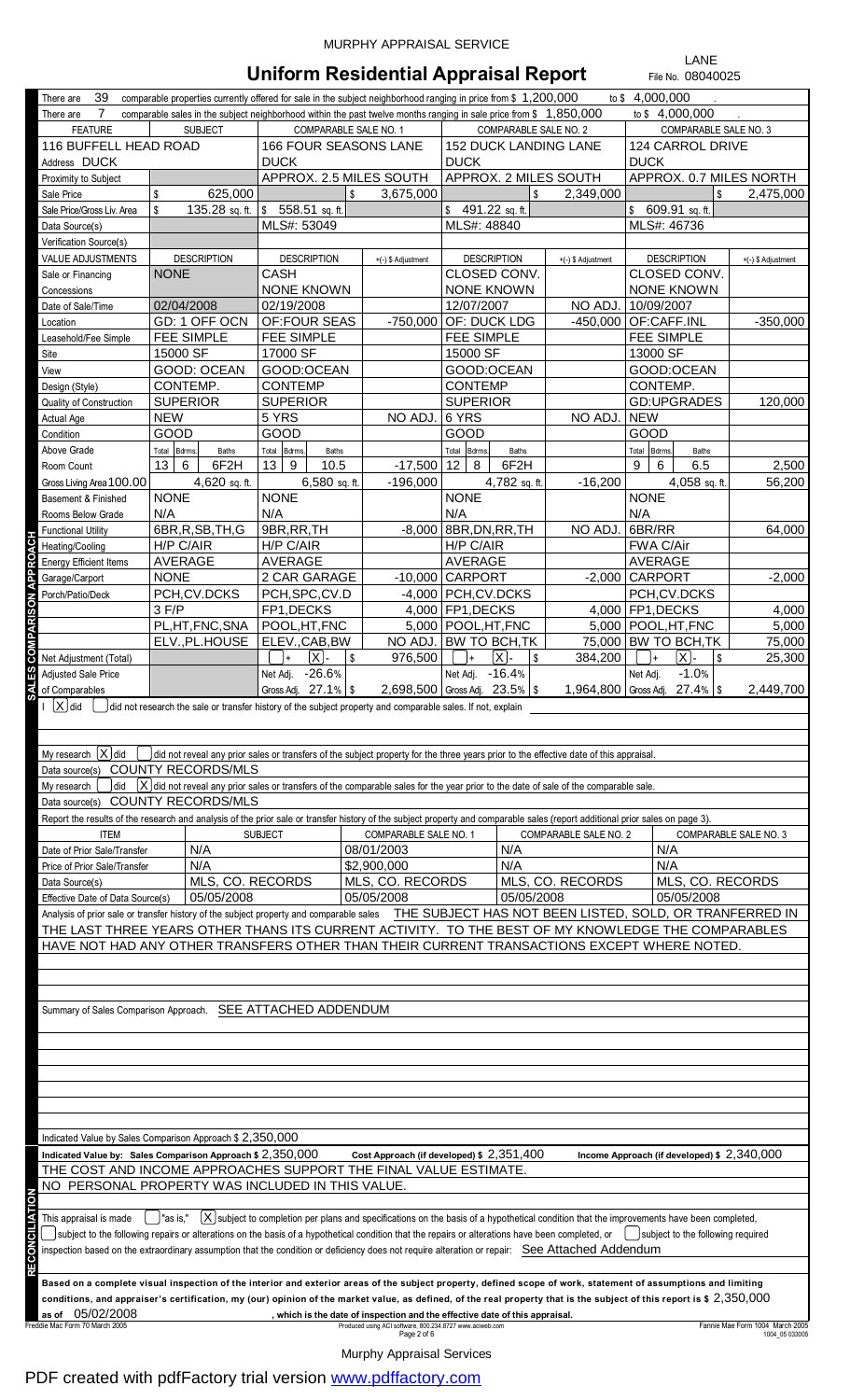| <b>ADDITIONAL COMMENTS</b>                                                                                                                                                                       |                                                                                                                   |                          |
|--------------------------------------------------------------------------------------------------------------------------------------------------------------------------------------------------|-------------------------------------------------------------------------------------------------------------------|--------------------------|
|                                                                                                                                                                                                  |                                                                                                                   |                          |
|                                                                                                                                                                                                  |                                                                                                                   |                          |
|                                                                                                                                                                                                  |                                                                                                                   |                          |
|                                                                                                                                                                                                  |                                                                                                                   |                          |
|                                                                                                                                                                                                  |                                                                                                                   |                          |
|                                                                                                                                                                                                  |                                                                                                                   |                          |
|                                                                                                                                                                                                  |                                                                                                                   |                          |
|                                                                                                                                                                                                  |                                                                                                                   |                          |
|                                                                                                                                                                                                  |                                                                                                                   |                          |
|                                                                                                                                                                                                  |                                                                                                                   |                          |
|                                                                                                                                                                                                  |                                                                                                                   |                          |
|                                                                                                                                                                                                  |                                                                                                                   |                          |
|                                                                                                                                                                                                  |                                                                                                                   |                          |
|                                                                                                                                                                                                  |                                                                                                                   |                          |
|                                                                                                                                                                                                  |                                                                                                                   |                          |
|                                                                                                                                                                                                  |                                                                                                                   |                          |
|                                                                                                                                                                                                  |                                                                                                                   |                          |
|                                                                                                                                                                                                  |                                                                                                                   |                          |
|                                                                                                                                                                                                  |                                                                                                                   |                          |
|                                                                                                                                                                                                  |                                                                                                                   |                          |
|                                                                                                                                                                                                  |                                                                                                                   |                          |
|                                                                                                                                                                                                  | COST APPROACH TO VALUE (not required by Fannie Mae)                                                               |                          |
| Provide adequate information for the lender/client to replicate the below cost figures and calculations.                                                                                         |                                                                                                                   |                          |
| Support for the opinion of site value (summary of comparable land sales or other methods for estimating site value) SITE VALUE WAS DERIVED BY A COMPARABLE                                       |                                                                                                                   |                          |
| MARKET ANALYSIS OF RECENT SALES AND CURRENT LISTINGS OF SIMILAR LOTS LOCATED IN THE SUBJECT'S MARKET<br>AREA. ALL ARE CONSIDERED TO BE GOOD INDICATORS OF THE VALUE OF THE SUBJECT'S SITE VALUE. |                                                                                                                   |                          |
|                                                                                                                                                                                                  |                                                                                                                   |                          |
| $[X]$ REPLACEMENT COST NEW<br>REPRODUCTION OR<br><b>ESTIMATED</b>                                                                                                                                |                                                                                                                   | 750,000                  |
| Source of cost data AREA BUILDERS AND CONTRACTORS                                                                                                                                                | 4,620 Sq. Ft. @ \$280.00 = \$<br>Dwelling                                                                         | 1.293.600                |
| PROACH<br>Quality rating from cost service EXCEL.<br>Effective date of cost data 2007                                                                                                            | N/A<br>$N/A$ = \$<br>Sq. Ft. @ \$                                                                                 |                          |
| Comments on Cost Approach (gross living area calculations, depreciation, etc.)<br>×                                                                                                              | PL, ELV, HT, FNC, PL. HS, PCH, DCKS, FP3                                                                          | 204,750                  |
| THE ESTIMATED UNIT COST FOR THE SUBJECT'S                                                                                                                                                        | Garage/Carport N/A<br>Sq. Ft. @ \$<br>$\ldots \ldots \ldots =$ \$                                                 | 0                        |
| COST<br>IMPROVEMENTS ARE BASED ON CURRENT CONSTRUCTION                                                                                                                                           | <b>Total Estimate of Cost-New</b><br>$\ldots \ldots \ldots =$ \$<br>Less 75<br>Functional<br>External<br>Physical | 1,498,350                |
| DATA PROVIDED BY CONTRACTORS IN THE LOCAL<br>MARKET. THE SUBJECT'S LAND TO IMPROVEMENT RATIOS                                                                                                    | Depreciation                                                                                                      | $\mathbf{0}$<br>$=$ \$ ( |
| ARE TYPICAL FOR THE AREA. DEPRECIATION IS BASED ON                                                                                                                                               |                                                                                                                   | 1,498,350                |
| OBSERVATIONS MADE AT THE INSPECTION. THE VALUES                                                                                                                                                  |                                                                                                                   | 103,000                  |
| ARE NOT TO BE USED FOR INSURANCE PURPOSES.                                                                                                                                                       |                                                                                                                   |                          |
| Estimated Remaining Economic Life (HUD and VA only)                                                                                                                                              | 75 Years   INDICATED VALUE BY COST APPROACH                                                                       | 2,351,400<br>$=$ \$      |
|                                                                                                                                                                                                  | INCOME APPROACH TO VALUE (not required by Fannie Mae)                                                             |                          |
| Estimated Monthly Market Rent \$                                                                                                                                                                 | 13,000.00 X Gross Rent Multiplier 180.00 = \$2,340,000 Indicated Value by Income Approach                         |                          |
| Summary of Income Approach (including support for market rent and GRM) SINGLE FAMILY PROPERTIES ARE NOT TYPICALLY VALUE BASED ON<br>THEIR INCOME POTENTIAL.                                      |                                                                                                                   |                          |
| <b>Noch</b>                                                                                                                                                                                      | <b>PROJECT INFORMATION FOR PUDs (if applicable)</b>                                                               |                          |
| $ X $ No<br>Is the developer/builder in control of the Homeowners' Association (HOA)?<br>Yes                                                                                                     | X Detached<br>Attached<br>Unit type(s)                                                                            |                          |
| Provide the following information for PUDs ONLY if the developer/builder is in control of the HOA and the subject property is an attached dwelling unit.                                         |                                                                                                                   |                          |
| Legal name of project                                                                                                                                                                            |                                                                                                                   |                          |
| Total number of phases<br>Total number of units<br>c                                                                                                                                             | Total number of units sold                                                                                        |                          |
| Total number of units rented<br>Total number of units for sale<br>Yes                                                                                                                            | Data source(s)<br>If Yes, date of conversion.<br> No                                                              |                          |
| Was the project created by the conversion of an existing building(s) into a PUD?<br>Does the project contain any multi-dwelling units?<br><b>Yes</b><br>l No<br>Data source(s)                   |                                                                                                                   |                          |
| P<br>Are the units, common elements, and recreation facilities complete?<br>Yes<br>  No                                                                                                          | If No, describe the status of completion.                                                                         |                          |
| a                                                                                                                                                                                                |                                                                                                                   |                          |
| Ē                                                                                                                                                                                                |                                                                                                                   |                          |
| Are the common elements leased to or by the Homeowners' Association?<br>Yes<br>l No                                                                                                              | If Yes, describe the rental terms and options.                                                                    |                          |
|                                                                                                                                                                                                  |                                                                                                                   |                          |
| Describe common elements and recreational facilities.                                                                                                                                            |                                                                                                                   |                          |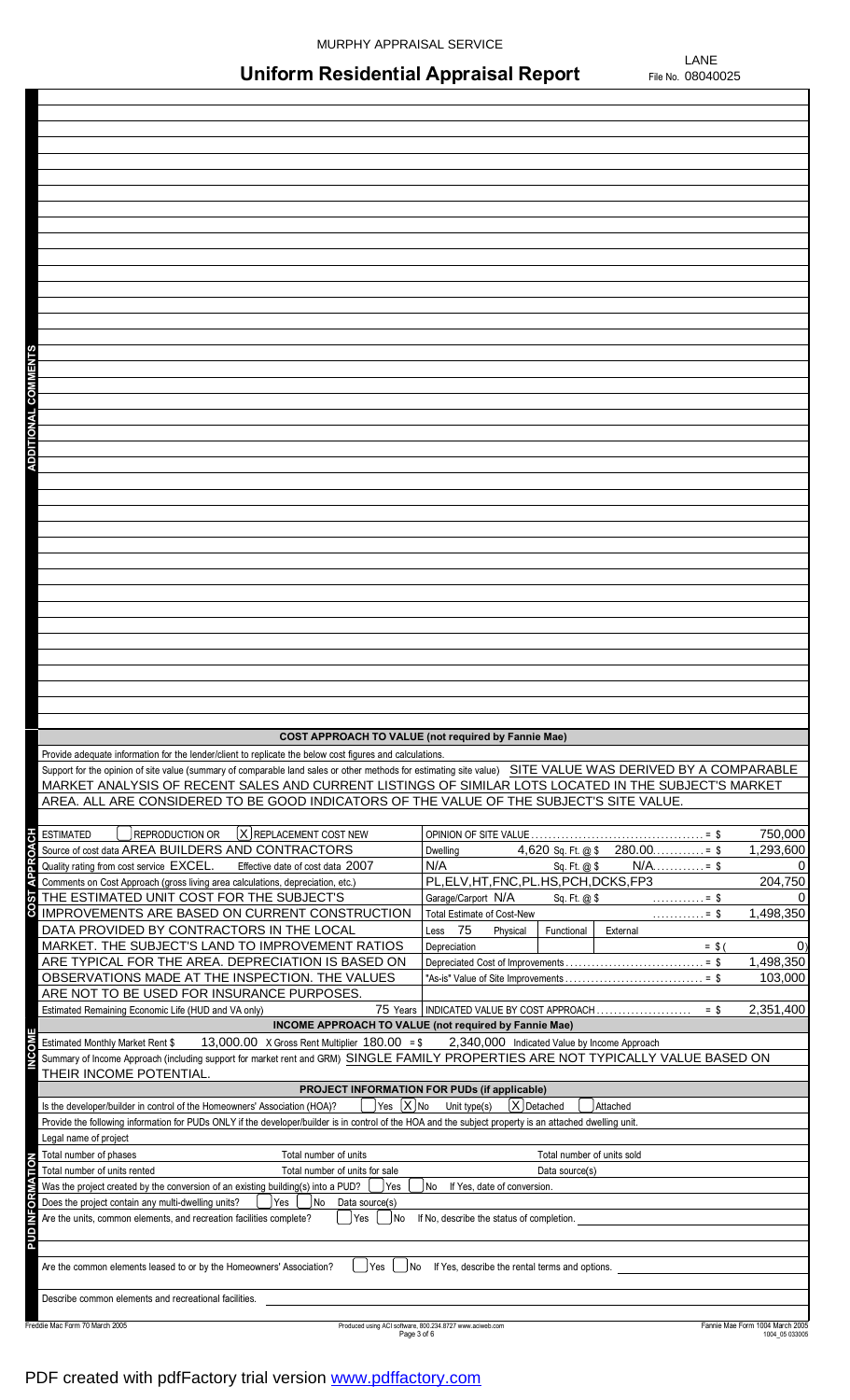File No. 08040025 LANE

This report form is designed to report an appraisal of a one-unit property or a one-unit property with an accessory unit; including a unit in a planned unit development (PUD). This report form is not designed to report an appraisal of a manufactured home or a unit in a condominium or cooperative project.

This appraisal report is subject to the following scope of work, intended use, intended user, definition of market value, statement of assumptions and limiting conditions, and certifications. Modifications, additions, or deletions to the intended use, intended user, definition of market value, or assumptions and limiting conditions are not permitted. The appraiser may expand the scope of work to include any additional research or analysis necessary based on the complexity of this appraisal assignment. Modifications or deletions to the certifications are also not permitted. However, additional certifications that do not constitute material alterations to this appraisal report, such as those required by law or those related to the appraiser's continuing education or membership in an appraisal organization, are permitted.

**SCOPE OF WORK:** The scope of work for this appraisal is defined by the complexity of this appraisal assignment and the reporting requirements of this appraisal report form, including the following definition of market value, statement of assumptions and limiting conditions, and certifications. The appraiser must, at a minimum: (1) perform a complete visual inspection of the interior and exterior areas of the subject property, (2) inspect the neighborhood, (3) inspect each of the comparable sales from at least the street, (4) research, verify, and analyze data from reliable public and/or private sources, and (5) report his or her analysis, opinions, and conclusions in this appraisal report.

**INTENDED USE:** The intended use of this appraisal report is for the lender/client to evaluate the property that is the subject of this appraisal for a mortgage finance transaction.

**INTENDED USER:** The intended user of this appraisal report is the lender/client.

**DEFINITION OF MARKET VALUE:** The most probable price which a property should bring in a competitive and open market under all conditions requisite to a fair sale, the buyer and seller, each acting prudently, knowledgeably and assuming the price is not affected by undue stimulus. Implicit in this definition is the consummation of a sale as of a specified date and the passing of title from seller to buyer under conditions whereby: (1) buyer and seller are typically motivated; (2) both parties are well informed or well advised, and each acting in what he or she considers his or her own best interest; (3) a reasonable time is allowed for exposure in the open market; (4) payment is made in terms of cash in U. S. dollars or in terms of financial arrangements comparable thereto; and (5) the price represents the normal consideration for the property sold unaffected by special or creative financing or sales concessions\* granted by anyone associated with the sale.

\*Adjustments to the comparables must be made for special or creative financing or sales concessions. No adjustments are necessary for those costs which are normally paid by sellers as a result of tradition or law in a market area; these costs are readily identifiable since the seller pays these costs in virtually all sales transactions. Special or creative financing adjustments can be made to the comparable property by comparisons to financing terms offered by a third party institutional lender that is not already involved in the property or transaction. Any adjustment should not be calculated on a mechanical dollar for dollar cost of the financing or concession but the dollar amount of any adjustment should approximate the market's reaction to the financing or concessions based on the appraiser's judgment.

**STATEMENT OF ASSUMPTIONS AND LIMITING CONDITIONS:** The appraiser's certification in this report is subject to the following assumptions and limiting conditions:

1. The appraiser will not be responsible for matters of a legal nature that affect either the property being appraised or the title to it, except for information that he or she became aware of during the research involved in performing this appraisal. The appraiser assumes that the title is good and marketable and will not render any opinions about the title.

2. The appraiser has provided a sketch in this appraisal report to show the approximate dimensions of the improvements. The sketch is included only to assist the reader in visualizing the property and understanding the appraiser's determination of its size.

3. The appraiser has examined the available flood maps that are provided by the Federal Emergency Management Agency (or other data sources) and has noted in this appraisal report whether any portion of the subject site is located in an identified Special Flood Hazard Area. Because the appraiser is not a surveyor, he or she makes no guarantees, express or implied, regarding this determination.

4. The appraiser will not give testimony or appear in court because he or she made an appraisal of the property in question, unless specific arrangements to do so have been made beforehand, or as otherwise required by law.

5. The appraiser has noted in this appraisal report any adverse conditions (such as needed repairs, deterioration, the presence of hazardous wastes, toxic substances, etc.) observed during the inspection of the subject property or that he or she became aware of during the research involved in performing this appraisal. Unless otherwise stated in this appraisal report, the appraiser has no knowledge of any hidden or unapparent physical deficiencies or adverse conditions of the property (such as, but not limited to, needed repairs, deterioration, the presence of hazardous wastes, toxic substances, adverse environmental conditions, etc.) that would make the property less valuable, and has assumed that there are no such conditions and makes no guarantees or warranties, express or implied. The appraiser will not be responsible for any such conditions that do exist or for any engineering or testing that might be required to discover whether such conditions exist. Because the appraiser is not an expert in the field of environmental hazards, this appraisal report must not be considered as an environmental assessment of the property.

6. The appraiser has based his or her appraisal report and valuation conclusion for an appraisal that is subject to satisfactory completion, repairs, or alterations on the assumption that the completion, repairs, or alterations of the subject property will be performed in a professional manner.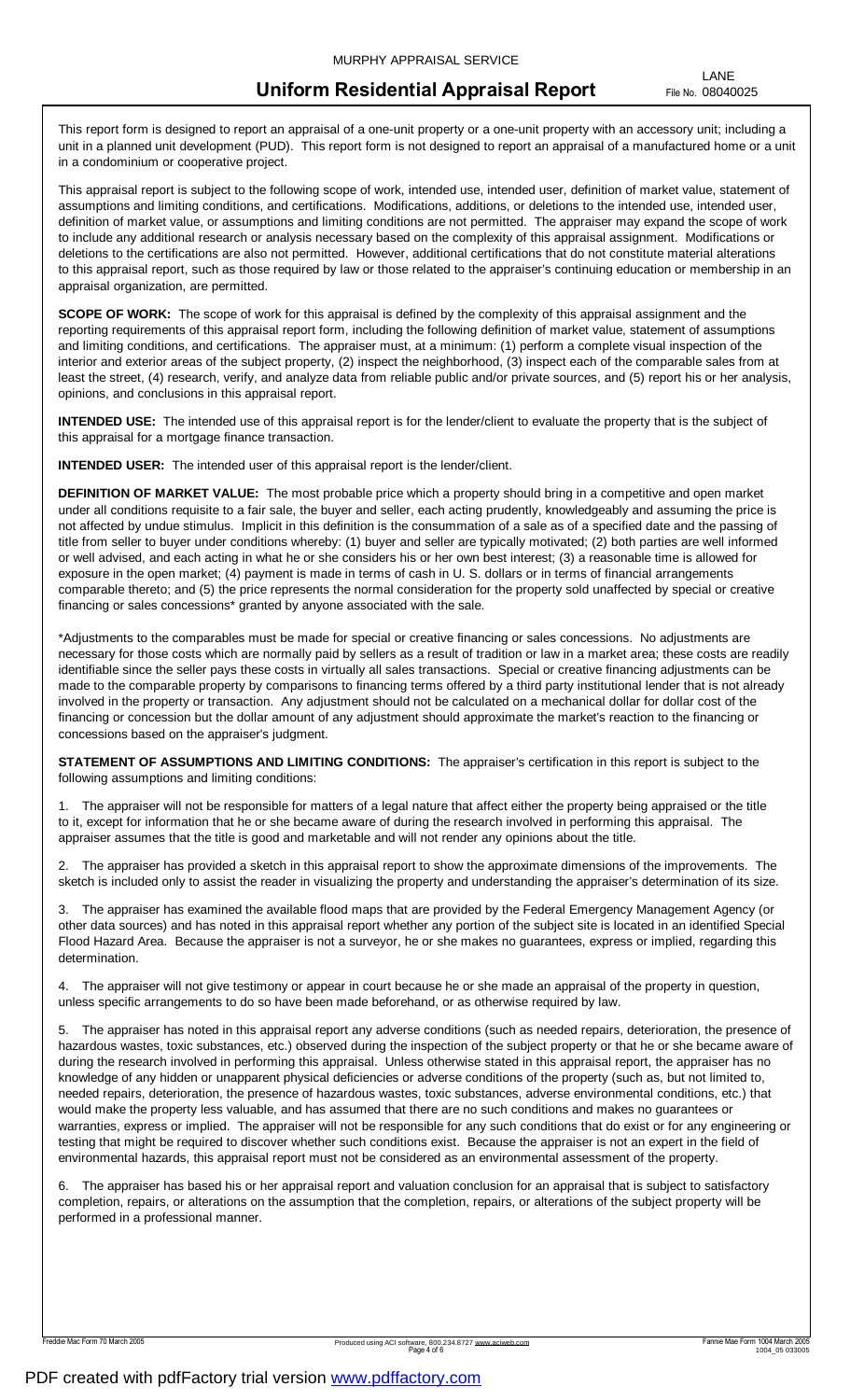#### **APPRAISER'S CERTIFICATION:** The Appraiser certifies and agrees that:

1. I have, at a minimum, developed and reported this appraisal in accordance with the scope of work requirements stated in this appraisal report.

2. I performed a complete visual inspection of the interior and exterior areas of the subject property. I reported the condition of the improvements in factual, specific terms. I identified and reported the physical deficiencies that could affect the livability, soundness, or structural integrity of the property.

3. I performed this appraisal in accordance with the requirements of the Uniform Standards of Professional Appraisal Practice that were adopted and promulgated by the Appraisal Standards Board of The Appraisal Foundation and that were in place at the time this appraisal report was prepared.

4. I developed my opinion of the market value of the real property that is the subject of this report based on the sales comparison approach to value. I have adequate comparable market data to develop a reliable sales comparison approach for this appraisal assignment. I further certify that I considered the cost and income approaches to value but did not develop them, unless otherwise indicated in this report.

5. I researched, verified, analyzed, and reported on any current agreement for sale for the subject property, any offering for sale of the subject property in the twelve months prior to the effective date of this appraisal, and the prior sales of the subject property for a minimum of three years prior to the effective date of this appraisal, unless otherwise indicated in this report.

6. I researched, verified, analyzed, and reported on the prior sales of the comparable sales for a minimum of one year prior to the date of sale of the comparable sale, unless otherwise indicated in this report.

7. I selected and used comparable sales that are locationally, physically, and functionally the most similar to the subject property.

8. I have not used comparable sales that were the result of combining a land sale with the contract purchase price of a home that has been built or will be built on the land.

I have reported adjustments to the comparable sales that reflect the market's reaction to the differences between the subject property and the comparable sales.

10. I verified, from a disinterested source, all information in this report that was provided by parties who have a financial interest in the sale or financing of the subject property.

11. I have knowledge and experience in appraising this type of property in this market area.

12. I am aware of, and have access to, the necessary and appropriate public and private data sources, such as multiple listing services, tax assessment records, public land records and other such data sources for the area in which the property is located.

13. I obtained the information, estimates, and opinions furnished by other parties and expressed in this appraisal report from reliable sources that I believe to be true and correct.

14. I have taken into consideration the factors that have an impact on value with respect to the subject neighborhood, subject property, and the proximity of the subject property to adverse influences in the development of my opinion of market value. I have noted in this appraisal report any adverse conditions (such as, but not limited to, needed repairs, deterioration, the presence of hazardous wastes, toxic substances, adverse environmental conditions, etc.) observed during the inspection of the subject property or that I became aware of during the research involved in performing this appraisal. I have considered these adverse conditions in my analysis of the property value, and have reported on the effect of the conditions on the value and marketability of the subject property.

15. I have not knowingly withheld any significant information from this appraisal report and, to the best of my knowledge, all statements and information in this appraisal report are true and correct.

16. I stated in this appraisal report my own personal, unbiased, and professional analysis, opinions, and conclusions, which are subject only to the assumptions and limiting conditions in this appraisal report.

17. I have no present or prospective interest in the property that is the subject of this report, and I have no present or prospective personal interest or bias with respect to the participants in the transaction. I did not base, either partially or completely, my analysis and/or opinion of market value in this appraisal report on the race, color, religion, sex, age, marital status, handicap, familial status, or national origin of either the prospective owners or occupants of the subject property or of the present owners or occupants of the properties in the vicinity of the subject property or on any other basis prohibited by law.

18. My employment and/or compensation for performing this appraisal or any future or anticipated appraisals was not conditioned on any agreement or understanding, written or otherwise, that I would report (or present analysis supporting) a predetermined specific value, a predetermined minimum value, a range or direction in value, a value that favors the cause of any party, or the attainment of a specific result or occurrence of a specific subsequent event (such as approval of a pending mortgage loan application).

19. I personally prepared all conclusions and opinions about the real estate that were set forth in this appraisal report. If I relied on significant real property appraisal assistance from any individual or individuals in the performance of this appraisal or the preparation of this appraisal report, I have named such individual(s) and disclosed the specific tasks performed in this appraisal report. I certify that any individual so named is qualified to perform the tasks. I have not authorized anyone to make a change to any item in this appraisal report; therefore, any change made to this appraisal is unauthorized and I will take no responsibility for it.

20. I identified the lender/client in this appraisal report who is the individual, organization, or agent for the organization that ordered and will receive this appraisal report.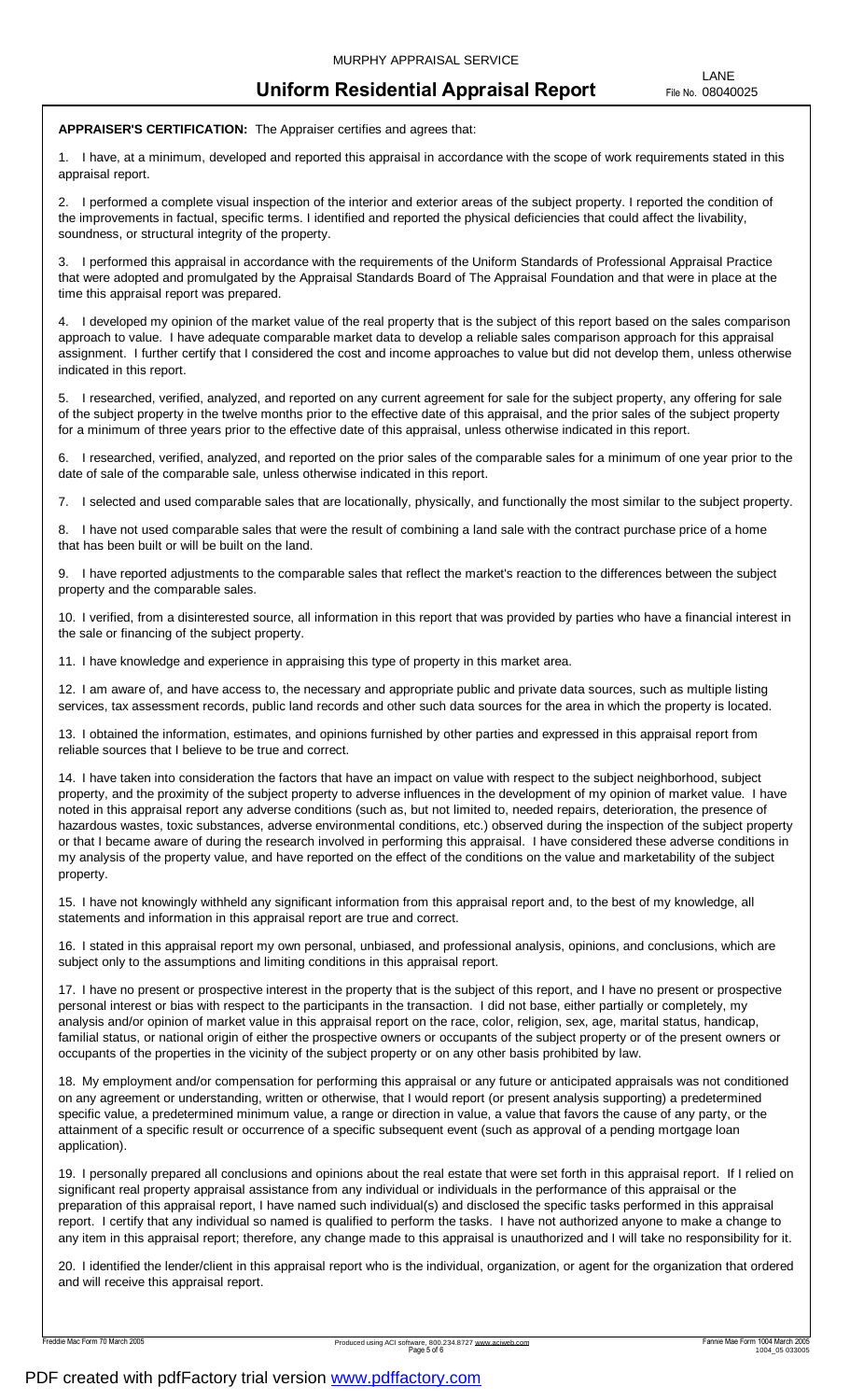File No. 08040025 **LANE** 

21. The lender/client may disclose or distribute this appraisal report to: the borrower; another lender at the request of the borrower; the mortgagee or its successors and assigns; mortgage insurers; government sponsored enterprises; other secondary market participants; data collection or reporting services; professional appraisal organizations; any department, agency, or instrumentality of the United States; and any state, the District of Columbia, or other jurisdictions; without having to obtain the appraiser's or supervisory appraiser's (if applicable) consent. Such consent must be obtained before this appraisal report may be disclosed or distributed to any other party (including, but not limited to, the public through advertising, public relations, news, sales, or other media).

22. I am aware that any disclosure or distribution of this appraisal report by me or the lender/client may be subject to certain laws and regulations. Further, I am also subject to the provisions of the Uniform Standards of Professional Appraisal Practice that pertain to disclosure or distribution by me.

23. The borrower, another lender at the request of the borrower, the mortgagee or its successors and assigns, mortgage insurers, government sponsored enterprises, and other secondary market participants may rely on this appraisal report as part of any mortgage finance transaction that involves any one or more of these parties.

24. If this appraisal report was transmitted as an "electronic record" containing my "electronic signature," as those terms are defined in applicable federal and/or state laws (excluding audio and video recordings), or a facsimile transmission of this appraisal report containing a copy or representation of my signature, the appraisal report shall be as effective, enforceable and valid as if a paper version of this appraisal report were delivered containing my original hand written signature.

25. Any intentional or negligent misrepresentation(s) contained in this appraisal report may result in civil liability and/or criminal penalties including, but not limited to, fine or imprisonment or both under the provisions of Title 18, United States Code, Section 1001, et seq., or similar state laws.

**SUPERVISORY APPRAISER'S CERTIFICATION:** The Supervisory Appraiser certifies and agrees that:

1. I directly supervised the appraiser for this appraisal assignment, have read the appraisal report, and agree with the appraiser's analysis, opinions, statements, conclusions, and the appraiser's certification.

2. I accept full responsibility for the contents of this appraisal report including, but not limited to, the appraiser's analysis, opinions, statements, conclusions, and the appraiser's certification.

3. The appraiser identified in this appraisal report is either a sub-contractor or an employee of the supervisory appraiser (or the appraisal firm), is qualified to perform this appraisal, and is acceptable to perform this appraisal under the applicable state law.

4. This appraisal report complies with the Uniform Standards of Professional Appraisal Practice that were adopted and promulgated by the Appraisal Standards Board of The Appraisal Foundation and that were in place at the time this appraisal report was prepared.

5. If this appraisal report was transmitted as an "electronic record" containing my "electronic signature," as those terms are defined in applicable federal and/or state laws (excluding audio and video recordings), or a facsimile transmission of this appraisal report containing a copy or representation of my signature, the appraisal report shall be as effective, enforceable and valid as if a paper version of this appraisal report were delivered containing my original hand written signature.

| <b>APPRAISER</b>                                                                                                                                                             | SUPERVISORY APPRAISER (ONLY IF REQUIRED)                                                                                                                                                                                                                                                                                                    |
|------------------------------------------------------------------------------------------------------------------------------------------------------------------------------|---------------------------------------------------------------------------------------------------------------------------------------------------------------------------------------------------------------------------------------------------------------------------------------------------------------------------------------------|
| Signature <i>Michael E. Lle</i> .<br>Name MICHAEL E. DALY<br>Company Name MURPHY APPRAISAL SER<br>Company Address 12 JUNIPER TRAIL, STAD<br>KITTY HAWK, NORTH CAROLINA 27949 |                                                                                                                                                                                                                                                                                                                                             |
| Telephone Number (252)255-0091                                                                                                                                               |                                                                                                                                                                                                                                                                                                                                             |
| Email Address MDALY111@EMBARQMAIL.C                                                                                                                                          |                                                                                                                                                                                                                                                                                                                                             |
| Date of Signature and Report 05/05/2008                                                                                                                                      |                                                                                                                                                                                                                                                                                                                                             |
| Effective Date of Appraisal 05/02/2008                                                                                                                                       |                                                                                                                                                                                                                                                                                                                                             |
| State Certification # A4943                                                                                                                                                  |                                                                                                                                                                                                                                                                                                                                             |
|                                                                                                                                                                              |                                                                                                                                                                                                                                                                                                                                             |
|                                                                                                                                                                              | Expiration Date of Certification or License                                                                                                                                                                                                                                                                                                 |
| State NC                                                                                                                                                                     |                                                                                                                                                                                                                                                                                                                                             |
| Expiration Date of Certification or License 06/30/2008                                                                                                                       |                                                                                                                                                                                                                                                                                                                                             |
| ADDRESS OF PROPERTY APPRAISED<br>116 BUFFELL HEAD ROAD<br><b>DUCK, NC 27949</b>                                                                                              | <b>SUBJECT PROPERTY</b><br>Did not inspect subject property<br>Did inspect exterior of subject property from street                                                                                                                                                                                                                         |
| APPRAISED VALUE OF SUBJECT PROPERTY \$2,350,000<br>LENDER/CLIENT                                                                                                             | Date of Inspection <b>Date of Inspection</b><br>Did inspect interior and exterior of subject property<br>Date of Inspection <b>Example 20</b> Figure 20 Figure 20 Figure 20 Figure 20 Figure 20 Figure 20 Figure 20 Figure 20 Figure 20 Figure 20 Figure 20 Figure 20 Figure 20 Figure 20 Figure 20 Figure 20 Figure 20 Figure 20 Figure 20 |
| Name MIKE JOHNSON                                                                                                                                                            | COMPARABLE SALES                                                                                                                                                                                                                                                                                                                            |
| Company Name COOPERATIVE BANK                                                                                                                                                | Did not inspect exterior of comparable sales from street                                                                                                                                                                                                                                                                                    |
| Company Address 2007 S. CROATAN HWY., PO BOX 2616                                                                                                                            | Did inspect exterior of comparable sales from street                                                                                                                                                                                                                                                                                        |
| KILL DEVIL HILLS, NC 27948                                                                                                                                                   |                                                                                                                                                                                                                                                                                                                                             |
| Email Address                                                                                                                                                                |                                                                                                                                                                                                                                                                                                                                             |
|                                                                                                                                                                              |                                                                                                                                                                                                                                                                                                                                             |

Freddie Mac Form 70 March 2005 Produced using ACI software, 800.234.8727 [www.aciweb.com](http://www.aciweb.com) Fannie Mae Form 1004 March 2005<br>Page 6 of 6 Page 6 of 6

1004 05 0330

PDF created with pdfFactory trial version [www.pdffactory.com](http://www.pdffactory.com)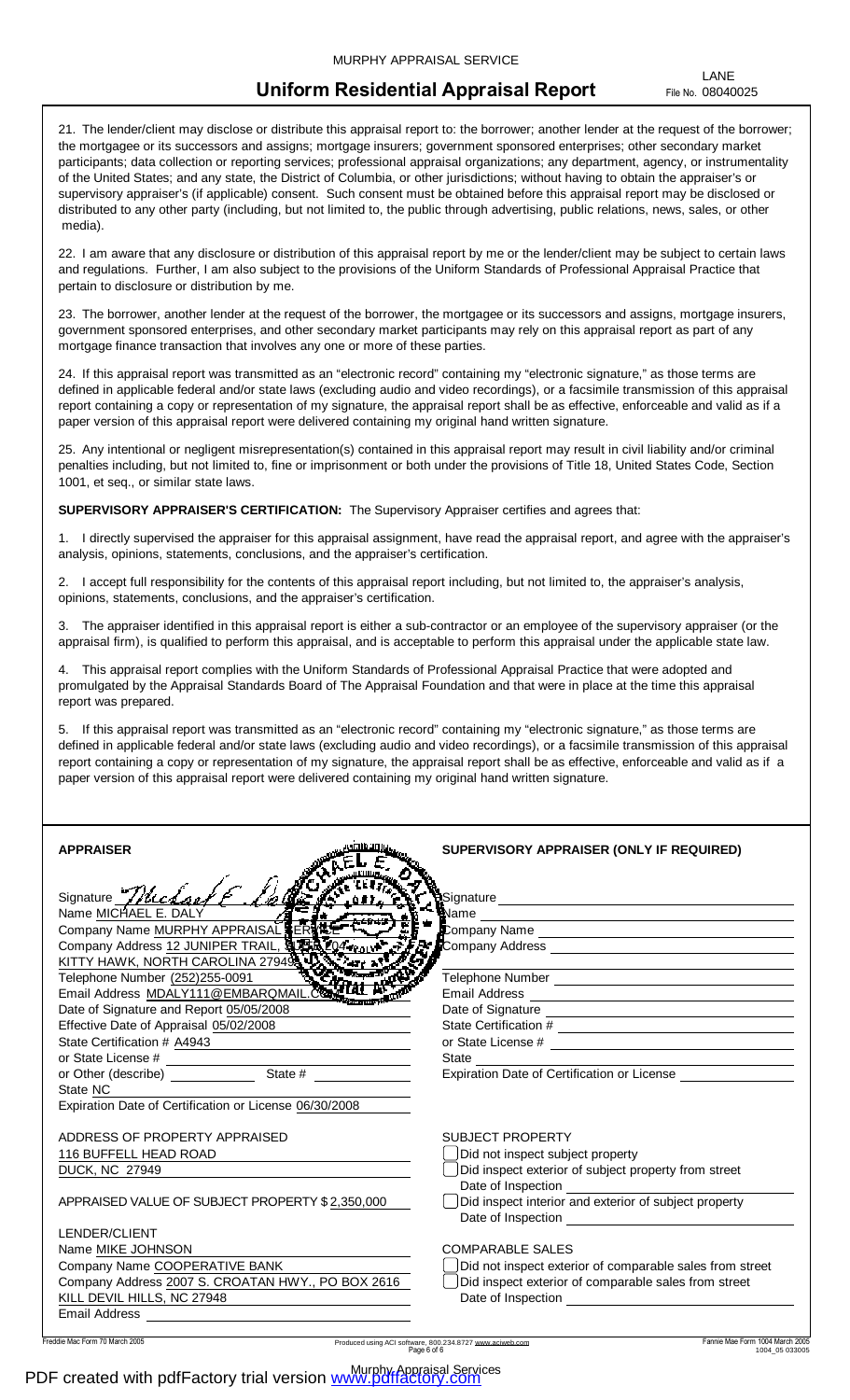### MURPHY APPRAISAL SERVICE

LANE

| Uniform Residential Appraisal Report<br>File No. 08040025                                    |                                                                                           |                                    |                                       |                           |                                                             |                            |                    |                                               |                |                         |                                                   |
|----------------------------------------------------------------------------------------------|-------------------------------------------------------------------------------------------|------------------------------------|---------------------------------------|---------------------------|-------------------------------------------------------------|----------------------------|--------------------|-----------------------------------------------|----------------|-------------------------|---------------------------------------------------|
| <b>FEATURE</b>                                                                               | <b>SUBJECT</b><br>COMPARABLE SALE NO. 4<br>COMPARABLE SALE NO. 5<br>COMPARABLE SALE NO. 6 |                                    |                                       |                           |                                                             |                            |                    |                                               |                |                         |                                                   |
| 116 BUFFELL HEAD ROAD                                                                        |                                                                                           |                                    |                                       |                           | 160 FOUR SEASONS LANE                                       |                            | 129 PLOVER DRIVE   |                                               |                | 177 OCEAN WAY COURT     |                                                   |
| Address DUCK                                                                                 |                                                                                           |                                    | <b>DUCK</b>                           |                           |                                                             | <b>DUCK</b>                |                    |                                               |                | <b>DUCK, NC 27949</b>   |                                                   |
| Proximity to Subject                                                                         |                                                                                           |                                    |                                       |                           | APPROX. 2.5 MILES SOUTH                                     |                            |                    | APPROX. 2.6 MILES SOUTH                       |                | APPROX. 2.4 MILES SOUTH |                                                   |
| Sale Price                                                                                   | \$                                                                                        | 625,000                            |                                       | \$                        | 2,700,000                                                   |                            | \$                 | 1,850,000                                     |                | \$                      | 2,299,000                                         |
| Sale Price/Gross Liv. Area                                                                   | \$                                                                                        | 135.28 sq. ft.   \$ 513.60 sq. ft. |                                       |                           |                                                             | \$ 421.41 sq. ft.          |                    |                                               |                | \$ 497.62 sq. ft.       |                                                   |
| Data Source(s)                                                                               |                                                                                           |                                    | MLS#: 44432                           |                           |                                                             | MLS #48181                 |                    |                                               |                | MLS#: 53022             |                                                   |
| Verification Source(s)                                                                       |                                                                                           |                                    |                                       |                           |                                                             |                            |                    |                                               |                |                         |                                                   |
| <b>VALUE ADJUSTMENTS</b>                                                                     |                                                                                           | <b>DESCRIPTION</b>                 | <b>DESCRIPTION</b>                    |                           | +(-) \$ Adjustment                                          |                            | <b>DESCRIPTION</b> | +(-) \$ Adjustment                            |                | <b>DESCRIPTION</b>      | +(-) \$ Adjustment                                |
| Sale or Financing                                                                            | <b>NONE</b>                                                                               |                                    | CLOSED CONV.                          |                           |                                                             | <b>CASH</b>                |                    |                                               | <b>ACTIVE</b>  |                         |                                                   |
| Concessions                                                                                  |                                                                                           |                                    | NONE KNOWN                            |                           |                                                             | <b>NONE KNOWN</b>          |                    |                                               | <b>LISTING</b> |                         |                                                   |
| Date of Sale/Time                                                                            |                                                                                           | 02/04/2008                         | 09/05/2007                            |                           | NO ADJ.                                                     | 04/19/2007                 |                    | NO ADJ.                                       | I N/A          |                         |                                                   |
| Location                                                                                     |                                                                                           | GD: 1 OFF OCN                      | <b>OF:FOUR SEAS</b>                   |                           | -750,000   AVERAGE                                          |                            |                    |                                               |                | 350,000 GD: 1 OFF OCN   |                                                   |
| Leasehold/Fee Simple                                                                         |                                                                                           | <b>FEE SIMPLE</b>                  | <b>FEE SIMPLE</b>                     |                           |                                                             | FEE SIMPLE                 |                    |                                               |                | <b>FEE SIMPLE</b>       |                                                   |
| Site                                                                                         | 15000 SF                                                                                  |                                    | 15000 SF                              |                           |                                                             | 15000 SF                   |                    |                                               | 15000 SF       |                         |                                                   |
| View                                                                                         |                                                                                           | GOOD: OCEAN                        | GOOD:OCEAN                            |                           |                                                             | <b>AVERAGE</b>             |                    | INCL.ABV.                                     |                | GOOD: OCEAN             |                                                   |
| Design (Style)                                                                               |                                                                                           | CONTEMP.                           | CONTEMP.                              |                           |                                                             | CONTEMP.                   |                    |                                               |                | CONTEMP.                |                                                   |
| Quality of Construction                                                                      |                                                                                           | <b>SUPERIOR</b>                    | <b>GD:UPGRADES</b>                    |                           |                                                             | 135,000 SUPERIOR           |                    |                                               |                | <b>SUPERIOR</b>         |                                                   |
| Actual Age                                                                                   | <b>NEW</b>                                                                                |                                    | 6 YRS                                 |                           | NO ADJ.                                                     | 2 YRS                      |                    | NO ADJ.                                       | 6 YRS          |                         | NO ADJ.                                           |
| Condition                                                                                    | GOOD                                                                                      |                                    | GOOD                                  |                           |                                                             | GOOD                       |                    |                                               | GOOD           |                         |                                                   |
| Above Grade                                                                                  | Total Bdrms.                                                                              | Baths                              | Total<br>Bdrms.                       | Baths                     |                                                             | Total<br>Bdrms.            | Baths              |                                               | Total          | Bdrms.<br>Baths         |                                                   |
| Room Count                                                                                   | 13<br>$6\phantom{1}6$                                                                     | 6F2H                               | 11<br>$\overline{7}$                  | 7F <sub>2</sub> H         | $-5,000$                                                    | 12<br>6                    | 7F1H               | $-2,500$                                      | 13             | 6F2H<br>8               |                                                   |
| Gross Living Area 100.00                                                                     |                                                                                           | 4,620 sq. ft.                      |                                       | 5,257 sq. ft.             | $-63,700$                                                   |                            | 4,390 sq. ft.      | 23,000                                        |                | 4,620 sq. ft.           | 0                                                 |
| Basement & Finished                                                                          | <b>NONE</b>                                                                               |                                    | <b>NONE</b>                           |                           |                                                             | <b>NONE</b>                |                    |                                               | <b>NONE</b>    |                         |                                                   |
| Rooms Below Grade                                                                            | N/A                                                                                       |                                    | N/A                                   |                           |                                                             | N/A                        |                    |                                               | N/A            |                         |                                                   |
| <b>Functional Utility</b>                                                                    |                                                                                           | 6BR, R, SB, TH, G                  | 7BR/RR/THR                            |                           |                                                             | 16,000   6BR, R, SB, TH, G |                    |                                               |                | 8BR, DN, RR, TH         | NO ADJ.                                           |
| Heating/Cooling                                                                              | H/P C/AIR                                                                                 |                                    | FWA C/Air                             |                           |                                                             | H/P C/AIR                  |                    |                                               | H/P C/AIR      |                         |                                                   |
| <b>Energy Efficient Items</b>                                                                | <b>AVERAGE</b>                                                                            |                                    | <b>AVERAGE</b>                        |                           |                                                             | <b>AVERAGE</b>             |                    |                                               |                | AVERAGE                 |                                                   |
| Garage/Carport                                                                               | <b>NONE</b>                                                                               |                                    | 2 CAR GARAGE                          |                           | $-10,000$ NONE                                              |                            |                    |                                               |                | <b>CARPORT</b>          | $-2,000$                                          |
| Porch/Patio/Deck                                                                             |                                                                                           | PCH, CV. DCKS                      | PCH,CV.DCKS                           |                           |                                                             | PCH, CV. DCKS              |                    |                                               |                | PCH,CV.DCKS             |                                                   |
|                                                                                              | $3$ F/P                                                                                   |                                    | FP1, DECKS                            |                           |                                                             | 4,000 FP3, DECKS           |                    |                                               |                | FP1, DECKS              | 4,000                                             |
|                                                                                              |                                                                                           | PL, HT, FNC, SNA                   | POOL, HT, FNC                         |                           |                                                             | $5,000$ PL, HT, FNC, SNA   |                    |                                               |                | POOL, HT, FNC           | 5,000                                             |
|                                                                                              |                                                                                           | ELV., PL. HOUSE                    | BW TO BCH, TK                         |                           |                                                             | 75,000 ELV., PL. HOUSE     |                    |                                               |                | <b>ELEVATOR</b>         | 60,000                                            |
| Net Adjustment (Total)<br>5                                                                  |                                                                                           |                                    |                                       | $\left[\chi\right]$<br>\$ | 593,700                                                     | $ X _{+}$                  | \$                 | 370,500                                       | $[X]_{+}$      | \$                      | 67,000                                            |
| g<br><b>Adjusted Sale Price</b>                                                              |                                                                                           |                                    | Net Adj.                              | $-22.0%$                  |                                                             | Net Adj.                   | 20.0%              |                                               | Net Adj.       | 2.9%                    |                                                   |
| of Comparables<br>₹<br><b>ITEM</b>                                                           |                                                                                           |                                    | Gross Adj. 39.4% \$<br><b>SUBJECT</b> |                           | $2,106,300$ Gross Adj. $20.3\%$ \$<br>COMPARABLE SALE NO. 4 |                            |                    | 2,220,500 Gross Adj.<br>COMPARABLE SALE NO. 5 |                | $3.1\%$ \$              | 2,366,000<br>COMPARABLE SALE NO. 6                |
| б<br>Date of Prior Sale/Transfer                                                             |                                                                                           | N/A                                |                                       | N/A                       |                                                             |                            | N/A                |                                               |                | N/A                     |                                                   |
| Price of Prior Sale/Transfer                                                                 |                                                                                           | N/A                                |                                       | N/A                       |                                                             |                            | N/A                |                                               |                | N/A                     |                                                   |
| PARIS<br>Data Source(s)                                                                      |                                                                                           | MLS, CO. RECORDS                   |                                       |                           | MLS, CO. RECORDS                                            |                            |                    | MLS, CO. RECORDS                              |                | MLS, CO. RECORDS        |                                                   |
| COM<br>Effective Date of Data Source(s)                                                      |                                                                                           | 05/05/2008                         |                                       |                           | 05/05/2008                                                  |                            | 05/05/2008         |                                               |                | 05/05/2008              |                                                   |
| Summary of Sales Comparison Approach COMP 6 WAS INCLUDED TO DEMONSTRATE CURRENT COMPETITION. |                                                                                           |                                    |                                       |                           |                                                             |                            |                    |                                               |                |                         |                                                   |
|                                                                                              |                                                                                           |                                    |                                       |                           |                                                             |                            |                    |                                               |                |                         |                                                   |
| ⋦                                                                                            |                                                                                           |                                    |                                       |                           |                                                             |                            |                    |                                               |                |                         |                                                   |
|                                                                                              |                                                                                           |                                    |                                       |                           |                                                             |                            |                    |                                               |                |                         |                                                   |
|                                                                                              |                                                                                           |                                    |                                       |                           |                                                             |                            |                    |                                               |                |                         |                                                   |
|                                                                                              |                                                                                           |                                    |                                       |                           |                                                             |                            |                    |                                               |                |                         |                                                   |
|                                                                                              |                                                                                           |                                    |                                       |                           |                                                             |                            |                    |                                               |                |                         |                                                   |
|                                                                                              |                                                                                           |                                    |                                       |                           |                                                             |                            |                    |                                               |                |                         |                                                   |
|                                                                                              |                                                                                           |                                    |                                       |                           |                                                             |                            |                    |                                               |                |                         |                                                   |
|                                                                                              |                                                                                           |                                    |                                       |                           |                                                             |                            |                    |                                               |                |                         |                                                   |
|                                                                                              |                                                                                           |                                    |                                       |                           |                                                             |                            |                    |                                               |                |                         |                                                   |
|                                                                                              |                                                                                           |                                    |                                       |                           |                                                             |                            |                    |                                               |                |                         |                                                   |
|                                                                                              |                                                                                           |                                    |                                       |                           |                                                             |                            |                    |                                               |                |                         |                                                   |
|                                                                                              |                                                                                           |                                    |                                       |                           |                                                             |                            |                    |                                               |                |                         |                                                   |
|                                                                                              |                                                                                           |                                    |                                       |                           |                                                             |                            |                    |                                               |                |                         |                                                   |
|                                                                                              |                                                                                           |                                    |                                       |                           |                                                             |                            |                    |                                               |                |                         |                                                   |
|                                                                                              |                                                                                           |                                    |                                       |                           |                                                             |                            |                    |                                               |                |                         |                                                   |
|                                                                                              |                                                                                           |                                    |                                       |                           |                                                             |                            |                    |                                               |                |                         |                                                   |
|                                                                                              |                                                                                           |                                    |                                       |                           |                                                             |                            |                    |                                               |                |                         |                                                   |
|                                                                                              |                                                                                           |                                    |                                       |                           |                                                             |                            |                    |                                               |                |                         |                                                   |
|                                                                                              |                                                                                           |                                    |                                       |                           |                                                             |                            |                    |                                               |                |                         |                                                   |
|                                                                                              |                                                                                           |                                    |                                       |                           |                                                             |                            |                    |                                               |                |                         |                                                   |
|                                                                                              |                                                                                           |                                    |                                       |                           |                                                             |                            |                    |                                               |                |                         |                                                   |
|                                                                                              |                                                                                           |                                    |                                       |                           |                                                             |                            |                    |                                               |                |                         |                                                   |
|                                                                                              |                                                                                           |                                    |                                       |                           |                                                             |                            |                    |                                               |                |                         |                                                   |
|                                                                                              |                                                                                           |                                    |                                       |                           |                                                             |                            |                    |                                               |                |                         |                                                   |
|                                                                                              |                                                                                           |                                    |                                       |                           |                                                             |                            |                    |                                               |                |                         |                                                   |
|                                                                                              |                                                                                           |                                    |                                       |                           |                                                             |                            |                    |                                               |                |                         |                                                   |
|                                                                                              |                                                                                           |                                    |                                       |                           |                                                             |                            |                    |                                               |                |                         |                                                   |
|                                                                                              |                                                                                           |                                    |                                       |                           |                                                             |                            |                    |                                               |                |                         |                                                   |
|                                                                                              |                                                                                           |                                    |                                       |                           |                                                             |                            |                    |                                               |                |                         |                                                   |
|                                                                                              |                                                                                           |                                    |                                       |                           |                                                             |                            |                    |                                               |                |                         |                                                   |
|                                                                                              |                                                                                           |                                    |                                       |                           |                                                             |                            |                    |                                               |                |                         |                                                   |
| Freddie Mac Form 70 March 2005                                                               |                                                                                           |                                    |                                       |                           | Produced using ACI software, 800.234.8727 www.aciweb.com    |                            |                    |                                               |                |                         | Fannie Mae Form 1004 March 2005<br>1004 05 033005 |
|                                                                                              |                                                                                           |                                    |                                       |                           |                                                             |                            |                    |                                               |                |                         |                                                   |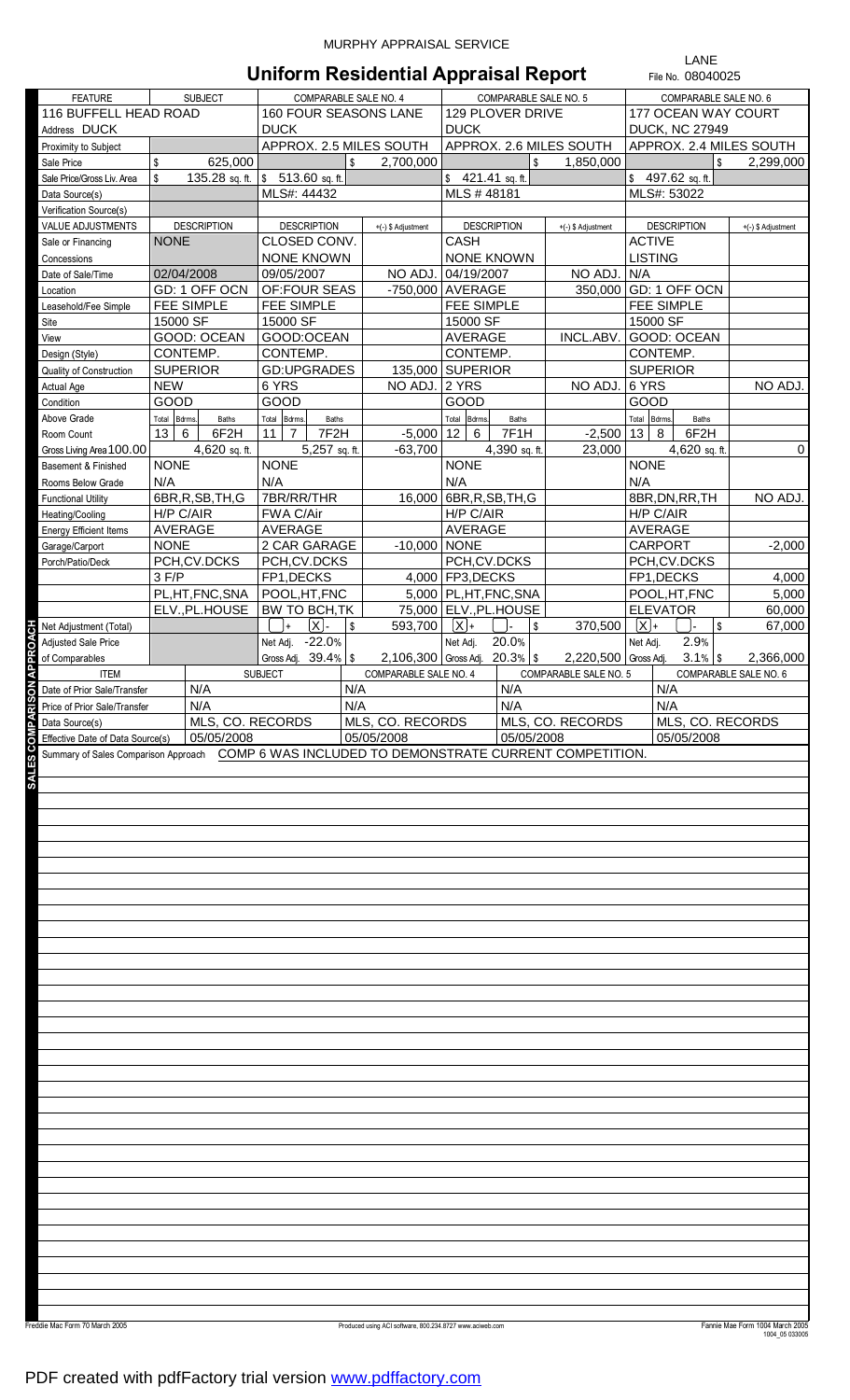| <b>ADDENDUM</b> |  |  |
|-----------------|--|--|
|                 |  |  |

| Borrower: WILLIAM & KIMBERLY LANE       | File No.: 08040025 |            |  |
|-----------------------------------------|--------------------|------------|--|
| Property Address: 116 BUFFELL HEAD ROAD | Case No.: LANE     |            |  |
| City: DUCK                              | State: NC          | Zip: 27949 |  |
| Lender: COOPERATIVE BANK                |                    |            |  |

#### **Neighborhood Market Conditions**

LOAN DISCOUNTS, BUYDOWNS OR SELLERS CONCESSIONS ARE NOT TYPICAL FOR THE AREA. MORTGAGE MONEY IS AVAILABLE AT COMPETITIVE RATES. VALUES HAVE EXPERIENCED A SLIGHT DECLINE IN THE LAST TWELVE MONTHS AS A RESULT OF OVER SUPPLY. THE CORRECTION PERIOD APPEARS TO BE OVER AND VALUES HAVE STABLIZED.

#### **Additional Features**

NEW CUSTOM BUILT SEMI-OCEANFRONT CONTEMPORARY ON ELEVATED SITE W/ COVERED DECKS, SUN DECKS, PATIO, CEIL. FANS, CATHEDRAL CEILINGS, 10' CEILINGS, PORCH, GLASS ELEVATOR, INTERCOM SYSTEM, SECURITY SYSTEM WITH TV MONITORING FROM ALL ROOMS, TURFSTONE DRIVEWAY, LANDSCAPED W/ IRRIGATION SYSTEM, CONSTRUCTED WITH TOP OF THE LINE MATERIALS, NEARLY UNINTERUPTED OCEAN VIEWS AND POSSIBLE SOUND VIEW.

FIRST LEVEL FEATURES: ONE BEDROOM, ONE AND HALF BATHS, CUSTOM TILEWORK THROUGHOUT; THEATER ROOM W/ RECLINING THEATER SEATS & CUP HOLDERS, AUTOMATIC ELECTRIC SHADES, ROPE LIGHTING, & STATE OF THE ART SOUND SYSTEM W/ SURROUND SOUND; GAME ROOM W/ COMPLETE WETBAR; SPORTS BAR, EXERCISE ROOM, OUTDOOR HEATED POOL W/ STONE WATERFALL & FIBER OPTIC LIGHTING, SUNKEN HOT TUB W/ STONE SURROUND; CABANA WITH SOUND SYSTEM, FP, SAUNA, FULL BATH & COMPLETE WETBAR W/ ICE MAKER; SPEAKERS HAVE AREA VOLUME CONTROL;FENCE.

SECOND LEVEL FEATURES: MARLBLE FLOORED FOYER W/ HANDPAINTED MURAL, STAIRCASE W/ OAK & ROD IRON RAILS, & MARBLE KICKERS; TOUCH SCREEN PROGRAM SELECTOR FOR TV, CABLE, SATELLITE, MACHINE, OR MUSIC; LIBRARY W/ BAMBOO FLOORING, FP, SURROUND SOUND SYSTEM, & COMPUTOR STATIONS, FOUR MASTER SUITES W/ JET TUBS AND CUSTOM TILE WORK; PORCH; DECKS.

THIRD LEVEL FEATURES: GREAT ROOM W/ FP, BAMBOO FLOORS & MARBLE TILE FLOORS, AND HAND PAINTED PILLARS; GOURMET KITCHEN W/ DOUBLE APPLIANCES; BREAKFAST AREA; DINING AREA; MASTER SUITE W/ GLASS BLOCK SHOWER MOUNTED TV, TWO SIDED FP,JET TUB, & CUSTOM TILE WORK; DECKS; LOFT SIT AREA, POWDER ROOM, & CUSTOM LIGHTING.

#### **Comments on Sales Comparison**

THE SUBJECT PROPERTY IS LOCATED IN A VERY DESIRABLE LOCATION WITH ALL AMENITIES IN CLOSE PROXIMITY. ALL THE COMPARABLES REFLECT SIMILAR ATTRIBUTES AND DESIRES THAT ARE COMMANDED FOR THIS TYPE OF PROPERTY AND VALUE RANGE. THE BEST AND MOST RECENT COMPARABLES WERE USED AND ADJUSTED TO THE SUBJECT FOR THEIR DISSIMILAR FEATURES. DUE TO THE LACK OF COMPARABLE SALES WITHIN THE NEIGHBORHOOD NORMAL DESIRED PARAMETERS WERE NEEDED TO BE EXTENDED IN TERMS OF PROXIMITY. LOCATION ADJUSTMENTS REFLECT SITE APPEAL BASED ON AMENITIES OFFERED AND PROXIMITY TO THE OCEAN. 5% QUALITY ADJUSTMENTS WERE MADE FOR MATERIALS AND WORKMANSHIP. THE QUALITY OF CONSTRUCTION ADJUSTMENT IS MADE FOR THE WORKMANSHIP AND MATERIALS THAT ARE PRESENT IN THE SUBJECT THAT THE COMPARABLES DO NOT HAVE. THE SUBJECT HAS CUSTOM FRAMING WITH MULTIPLE DORMERS, TOP OF THE LINE ROOFING MATERIALS, MARBLE TILE THROUGHOUT, CUSTOM CABINETRY, HAND PAINTED MORALS, ARCHES AND BEAM DECOR, CUSTOM BATHS , VAULTED CEILINGS, MARBLE COUNTERTOPS THROUGHOUT, AND MUCH MORE. THE ADJUSTMENT MADE FOR THE TIKI BAR IN THE POOL IS IS TAKEN FROM THE ACTUAL BUILDING COST AND APPLIED TO THE COMPARABLES. THE MAJORITY OF THESE HOMES ARE USED FOR SEASONAL RENTALS IN WHICH HIGHER ROOM COUNT, MEDIA ROOMS, & SPORTS BARS, RESULT IN INCREASED INCOME. FOR THIS REASON FUNTIONAL ADJUSTMENTS WERE MADE ACCORDINGLY. DISTANCE BETWEEN COMPARABLES IS TYPICAL FOR A NORTH SOUTH ORIENTED BARRIER ISLAND MARKET. IT IS NOTED RANGE AND ADJUSTMENTS EXCEED RECOMMENDED ALLOWANCES BUT THIS CAN NOT BE AVOIDED AT THIS TIME DUE TO THE LARGE DIFFRENCES IN SITE VALUES. THE SUBJECT HAS APPRAISED FOR OVER THE PREDOMINANT OF THE NEIGHBORHOOD BUT IS STILL WITHIN THE RANGE OF THE MARKET AREA. ALL THE COMPARABLES WERE CONSIDERED IN THE FINAL RECONCILIATION TO VALUE. SINCE THIS IS NEW CONSTRUCTION THE COST APPROACH WAS ALSO GIVEN CONSIDERABLE WEIGHT AND SUPPORTS TRHE VALUE.

#### **Conditions of Appraisal**

THIS APPRAISAL IS SUBJECT TO SATISFACTORY COMPLETION OF PLANS AND SPECS IN A TIMELY AND WORKMANLIKE MANNER. NO PERSONAL PROPERTY WAS INCLUDED IN VALUE.

#### **Cost Approach Comments**

THE SITE VALUE FOR THE SUBJECT PROPERTY IS SUPPORTED BY A COMPARABLE MARKET ANALYSIS OF RECENT CLOSED SALES OF SIMILAR LOTS LOCATED IN THE SUBJECT PLAT AND IN THE MARKET AREA. ALL ARE CONSIDERED GOOD INDICATORS OF VALUE FOR THE SUBJECT PROPERTY. THE ESTIMATED UNIT COSTS FOR THE SUBJECT PROPERTY ARE BASED ON CURRENT CONSTRUCTION COST DATA PROVIDED BY BUILDERS, CONTRACTORS AND SUB CONTRACTORS IN THE LOCAL MARKET AREA. THE SUBJECT'S LAND TO IMPROVEMENT VALUE RATIO IS TYPICAL FOR THE NEIGHBORHOOD.

ADDITIONAL COMMENTS:

ALL COMPARABLES ARE SETTLED TO THE BEST OF THE APPRAISER'S KNOWLEDGE. VERIFICATION IS WITH THE ONETO REAL ESTATE NOTES, REALTORS, OUTER BANKS ASSOCIATION OF REALTORS MLS SERVICE, BUYERS AND SELLERS.

IT IS NOTED THAT THE PRICE/SF OF GROSS LIVING AREA FOR SOME OR ALL COMPARABLE SALES VARIES BY MORE THAN \$10/SF. THIS IS DUE PRIMARILY TO DIFFERING SITE VALUES AND/OR ECONOMIES OF SCALE.

EVERY EFFORT HAS BEEN MADE TO USE COMPARABLES THAT HAVE SOLD WITHIN THE LAST SIX MONTHS OF THE DATE OF THE APPRAISAL. OUR EXTENSIVE DATA BANK INCLUDES MLS SERVICES, COUNTY TRANSFERS, AND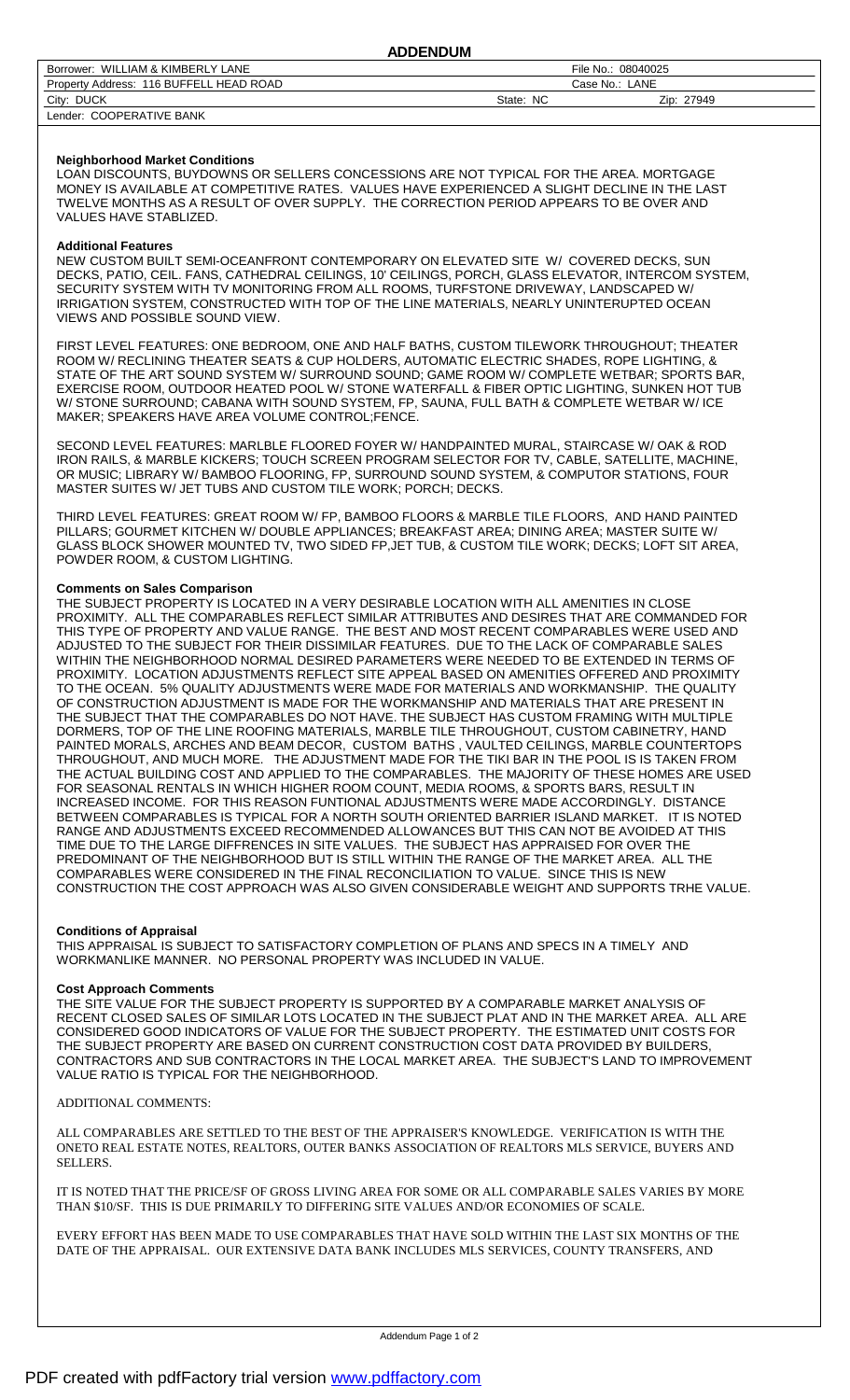| Borrower: WILLIAM & KIMBERLY LANE       | File No.: 08040025 |            |  |
|-----------------------------------------|--------------------|------------|--|
| Property Address: 116 BUFFELL HEAD ROAD | Case No.: I ANF    |            |  |
| City: DUCK                              | State: NC          | Zip: 27949 |  |
| Lender: COOPERATIVE BANK                |                    |            |  |
|                                         |                    |            |  |

OFFICE FILES. PARAMOUNT TO TIME IS MATCHING THE MOST SIMILAR SALES TO THE SUBJECT. THIS, AT TIMES, NECESSITATES USING SALES OVER SIX MONTHS.

GROSS LIVING AREAS SHOWN FOR THE COMPARABLE SALES ARE ESTIMATES BASED ON THE INFORMATION FROM OBAR/MLS SYSTEM, COUNTY TAX RECORDS, REALTORS, BUYERS, SELLERS, IN-OFFICE DATA BANK OR ACTUAL MEASUREMENTS. SLIGHT VARIATIONS IN SIZE WILL HAVE NO EFFECT ON THE ESTIMATE OF VALUE.

THE LACK OF STORM SEWERS, CURBS, GUTTERS, SIDEWALKS AND/ OR STREET LIGHTS IS TYPICAL OF THE AREA AND DOES NOT ADVERSELY IMPACT MARKETABILITY.

APPRAISAL DEVELOPMENT AND REPORTING PROCESS:

THIS IS A SUMMARY APPRAISAL REPORT WHICH IS INTENDED TO COMPLY WITH THE REPORTING REQUIREMENTS SET FORTH UNDER STANDARD RULE 2-2 (B) OF THE UNIFORM STADARDS OF PROFESSIONAL APPRAISAL PRACTICE FOR A SUMMARY APPRAISAL REPORT. AS SUCH, IT PRESENTS ONLY SUMMARY DISCUSSIONS OF THE DATA, REASONING, AND ANALYSES THAT WERE USED IN THE APPRAISAL PROCESS TO DEVELOP THE APPRAISER'S OPINION OF VALUE. SUPPORTING DOCUMENTATION THAT IS NOT PROVIDED WITH THE REPORT CONCERNING THE DATA, REASONING AND ANALYSIS IS RETAINED IN THE APPRAISER'S FILE. THE DEPTH OF THE DISCUSSION CONTAINED IN THE REPORT IS SPECIFIC TO THE NEEDS OF THE

CLIENT AND FOR THE INTENDED USE STATED IN THE REPORT. THE APPRAISER IS NOT RESPONSIBLE FOR UNAUTHORIZED USE OF THIS REPORT.

TO DEVELOP THE OPINION OF VALUE, THE APPRAISER PERFORMED A COMPLETE APPRAISAL PROCESS, AS DEFINED BY THE UNIFORM STANDARDS OF PROFESSIONAL APPRAISER PRACTICE. THIS MEANS THAT NO DEPARTURES FROM STANDARD 1 WERE INVOKED.

SUPPLEMENTAL CERTIFICATIONS:

IN ADDITION, I CERTIFY THAT, TO THE BEST OF MY KNOWLEDGE AND BELIEF, THE REPORTED ANALYSIS, OPINIONS AND CONCLUSIONS WERE DEVELOPED, IN THIS REPORT PREPARED, IN COMFORMITY WITH THE REQUIREMENTS OF THE CODE OF PROFESSIONAL ETHICS AND THE STANDARDS OF PROFESSIONAL APPRAISAL PRACTICE.

AS OF THE DATE OF THIS REPORT, MICHAEL E. DALY HAS COMPLETED THE REQUIREMENTS OF THE CONTINUING EDUCATION PROGRAM OF THE STATE OF NORTH CAROLINA.

SEALS AND SIGNATURES ARE DIGITALLY SECURED AND REQUIRE A PASSWORD TO EXECUTE. THEY ARE APPROVED BY THE NORTH CAROLINA APPRAISAL BOARD.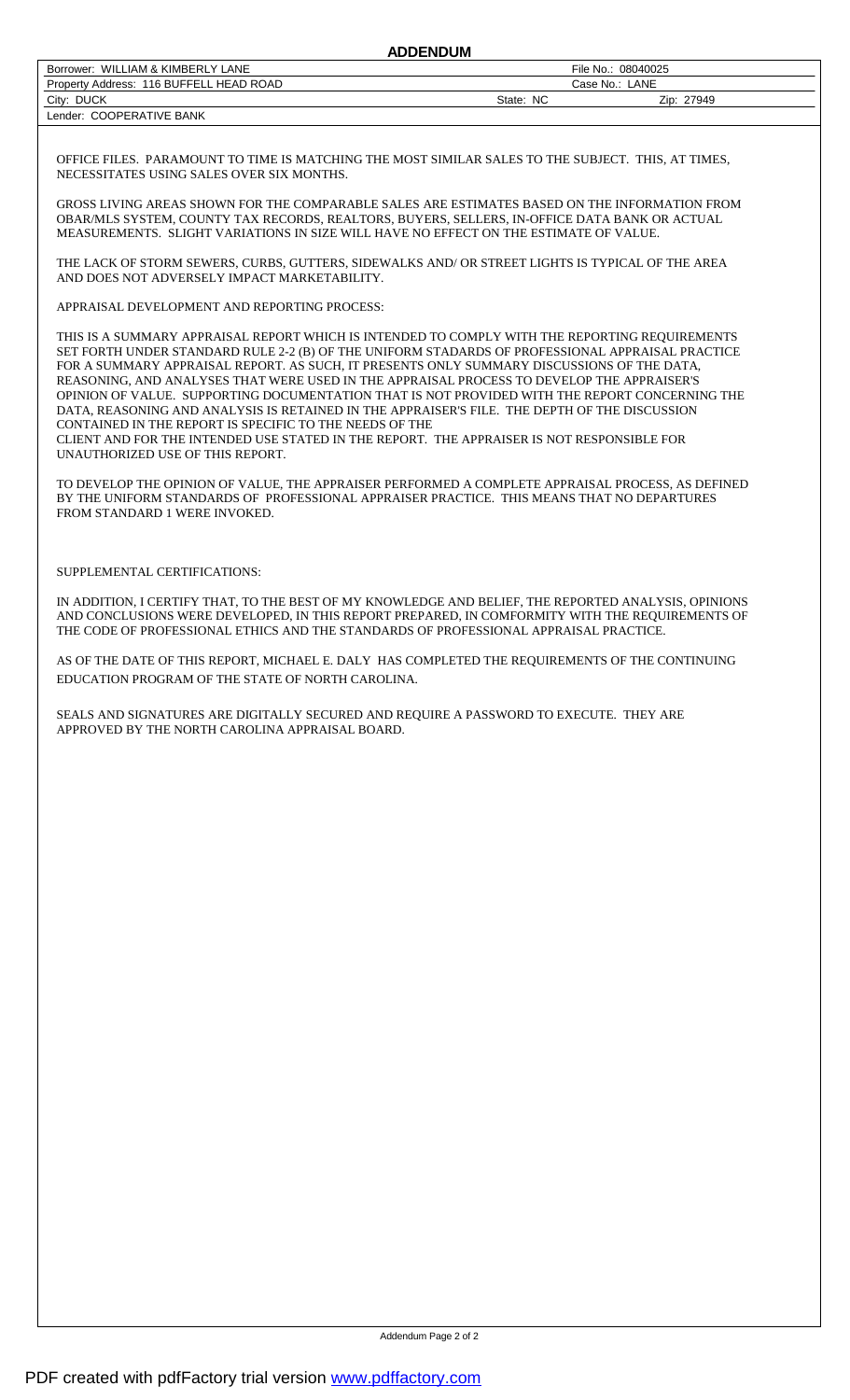### **SUBJECT PROPERTY PHOTO ADDENDUM**

| <b>Borr</b><br><b>LIAM &amp; KIMBERL</b><br>LANE<br>WIL.<br>:rower | ™ile      | 08040025<br>NO.: |
|--------------------------------------------------------------------|-----------|------------------|
| ∽<br>Address: 116 BUFFEI<br><b>HEAD</b><br><b>ROAD</b><br>Proner'  | Case      | LANE<br>ิ No…    |
| City:<br><b>DUCK</b>                                               | State: NC | Zip: 27949       |

Lender: COOPERATIVE BANK



#### **FRONT VIEW OF SUBJECT PROPERTY**

Appraised Date: Appraised Value: \$ 2,350,000 May 2, 2008



#### **REAR VIEW OF SUBJECT PROPERTY**

**STREET SCENE**



PDF created with pdfFactory trial version [www.pdffactory.com](http://www.pdffactory.com)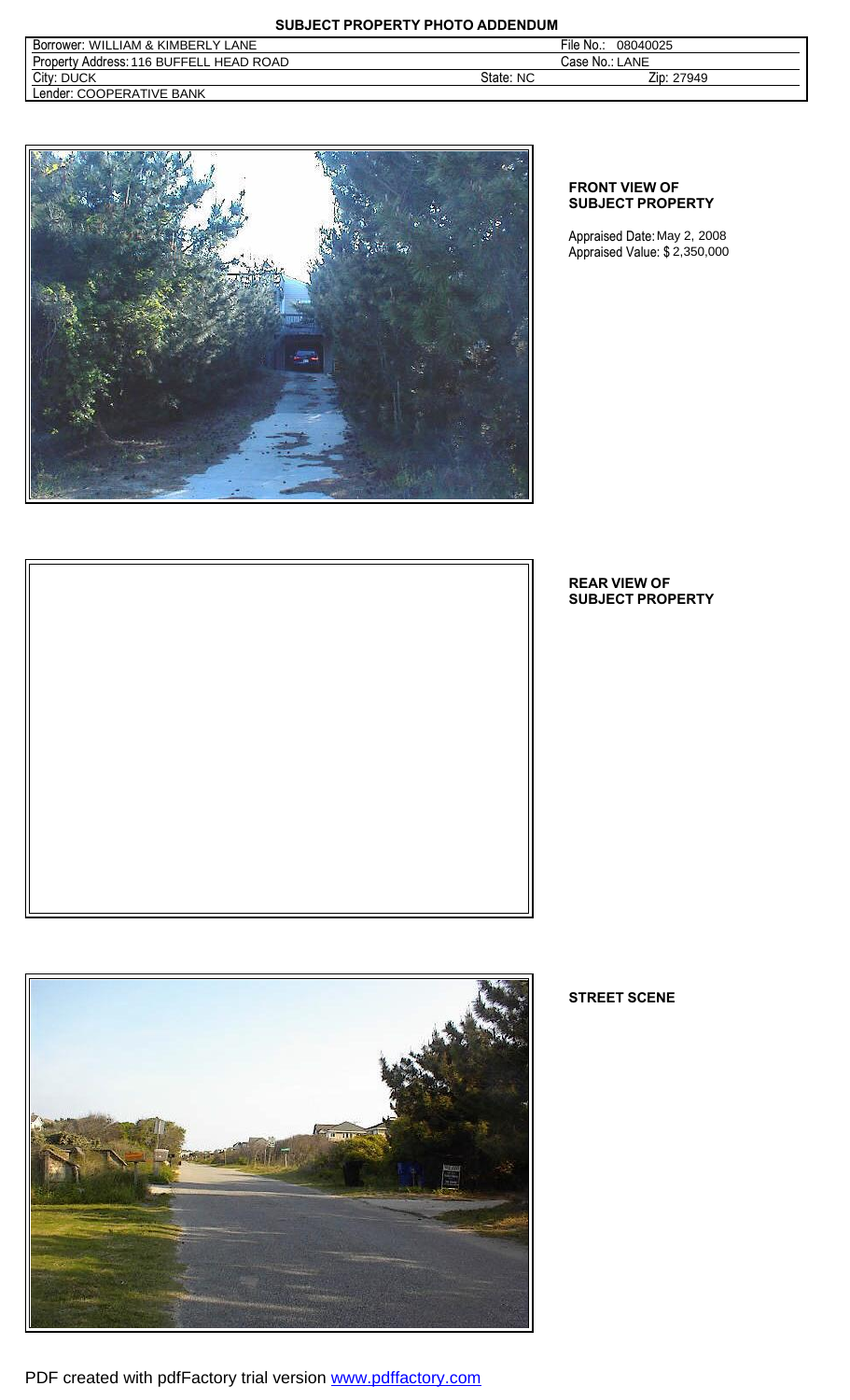### **COMPARABLE PROPERTY PHOTO ADDENDUM**

| Borrower: WILLIAM & KIMBERLY LANE       | File No   | 08040025       |
|-----------------------------------------|-----------|----------------|
| Property Address: 116 BUFFELL HEAD ROAD |           | Case No.: LANE |
| City: DUCK                              | State: NC | Zip: 27949     |

Lender: COOPERATIVE BANK



### **COMPARABLE SALE #1**

Sale Date: 02/19/2008 Sale Price: \$ 3,675,000 DUCK 166 FOUR SEASONS LANE



### **COMPARABLE SALE #2**

Sale Date: 12/07/2007 Sale Price: \$ 2,349,000 DUCK 152 DUCK LANDING LANE



PDF created with pdfFactory trial version [www.pdffactory.com](http://www.pdffactory.com)

### **COMPARABLE SALE #3**

Sale Date: 10/09/2007 Sale Price: \$ 2,475,000 DUCK 124 CARROL DRIVE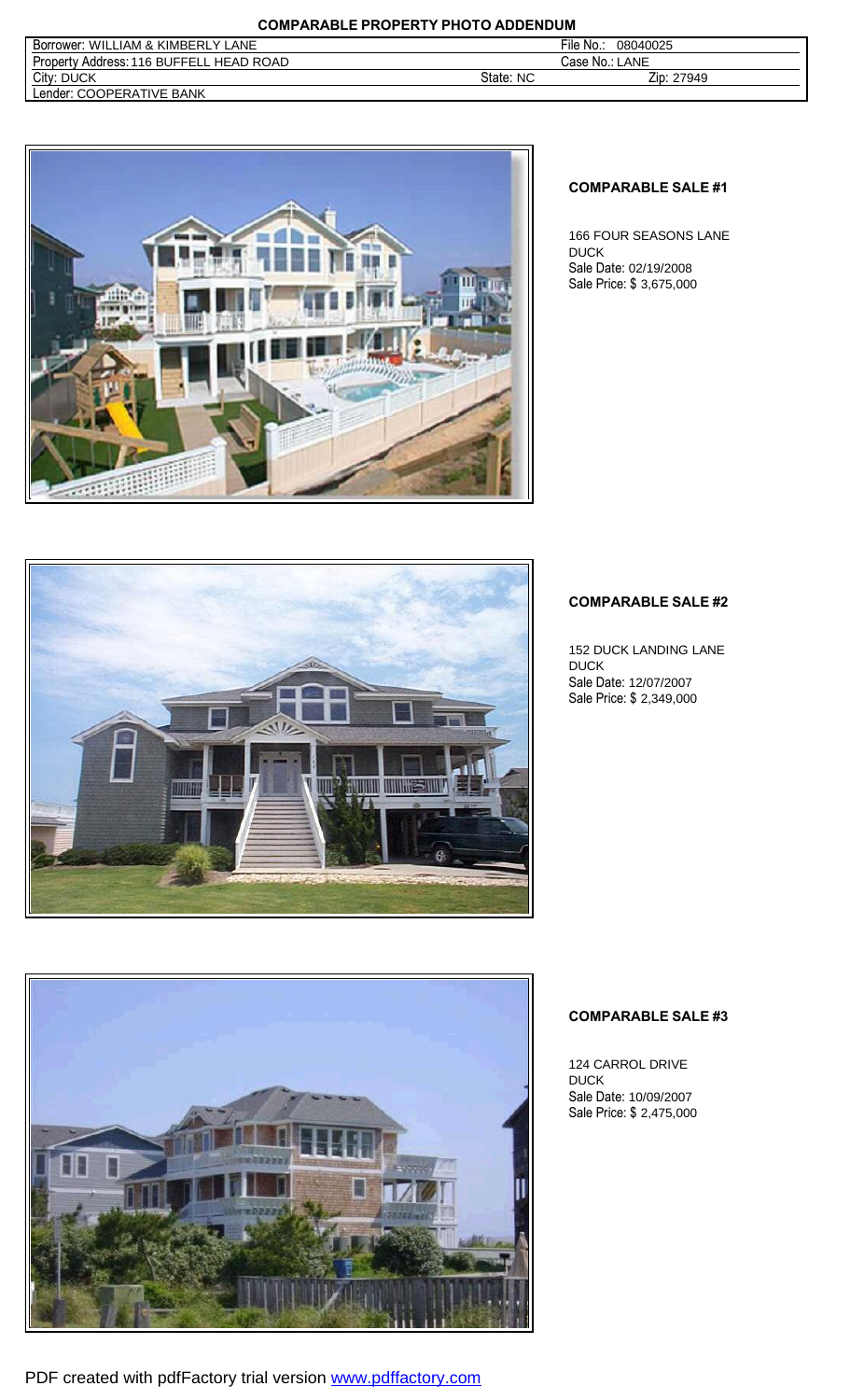### **COMPARABLE PROPERTY PHOTO ADDENDUM**

| Borrower: WILLIAM & KIMBERLY LANE               | File No   | 08040025       |
|-------------------------------------------------|-----------|----------------|
| Address: 116 BUFFELL<br>Property<br>. HEAD ROAD |           | Case No.: LANE |
| City: DUCK                                      | State: NC | Zip: 27949     |

Lender: COOPERATIVE BANK



### **COMPARABLE SALE #4**

 $\overline{\phantom{a}}$ 

Sale Date: 09/05/2007 Sale Price: \$ 2,700,000 DUCK 160 FOUR SEASONS LANE



### **COMPARABLE SALE #5**

Sale Date: Sale Price: \$ 1,850,000 04/19/2007 DUCK 129 PLOVER DRIVE



# PDF created with pdfFactory trial version [www.pdffactory.com](http://www.pdffactory.com)

## **COMPARABLE SALE #6**

Sale Date: N/A Sale Price: \$ 2,299,000 DUCK, NC 27949 177 OCEAN WAY COURT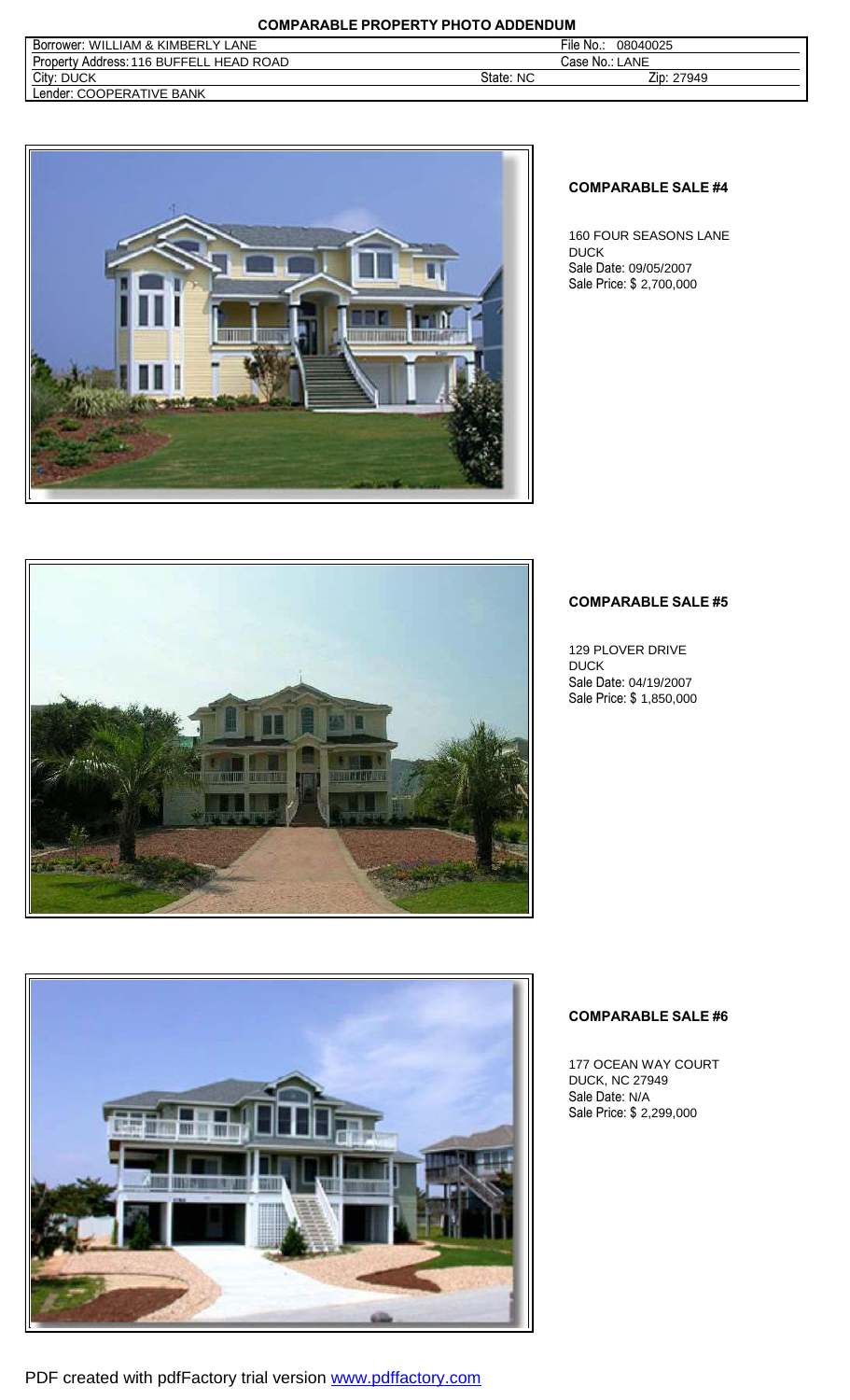### **FLOORPLAN**

| Borrower: WILLIAM & KIMBERLY LANE                                                                                                     |                                                                                                | ירש וייש ב                                                                                                                                                   |                                                                                                                                              | File No.: 08040025                                                                                                                                                                                                                           |                                                                 |
|---------------------------------------------------------------------------------------------------------------------------------------|------------------------------------------------------------------------------------------------|--------------------------------------------------------------------------------------------------------------------------------------------------------------|----------------------------------------------------------------------------------------------------------------------------------------------|----------------------------------------------------------------------------------------------------------------------------------------------------------------------------------------------------------------------------------------------|-----------------------------------------------------------------|
| Property Address: 116 BUFFELL HEAD ROAD<br>City: DUCK                                                                                 |                                                                                                |                                                                                                                                                              | State: NC                                                                                                                                    | Case No.: LANE                                                                                                                                                                                                                               | Zip: 27949                                                      |
| Lender: COOPERATIVE BANK                                                                                                              |                                                                                                |                                                                                                                                                              |                                                                                                                                              |                                                                                                                                                                                                                                              |                                                                 |
| LEVEL ONE<br>Sketch by Apex IV™<br>Comments:                                                                                          | 16.0<br><b>TIKI BAR</b><br>0<br>14.0'<br><b>EXERCISE</b><br>$32.0^{\circ}$<br>THEATER<br>14.0' | $A = \frac{1}{2}$<br>$\boldsymbol{\Lambda}$<br>$\lambda$<br>430'<br>16.0'<br>$\sf REC$<br><b>ROOM</b><br>E<br>POWDER<br><b>BATH</b><br>8.0'<br>8.0'<br>PORCH | $\mathcal{N}(\mathbf{x}^n)$<br>$\blacktriangle$<br>. . <b>.</b><br>҄ӯӖҪҜ<br>13.0'<br><b>SPORTS</b><br>BAR<br>18.5<br><b>BEDROOM</b><br>12.0' | $9.5^{\circ}$                                                                                                                                                                                                                                |                                                                 |
| AREA CALCULATIONS SUMMARY<br>Code<br><b>Description</b>                                                                               | <b>Net Size</b>                                                                                | <b>Net Totals</b>                                                                                                                                            |                                                                                                                                              | LIVING AREA BREAKDOWN<br><b>Breakdown</b>                                                                                                                                                                                                    | <b>Subtotals</b>                                                |
| GLA1<br>LEVEL ONE<br>OTH<br>DECK ON GRADE<br>OPEN FRAME PORCH<br><b>TIKI BAR</b><br>$\begin{array}{ll} \textbf{CONCRETE} \end{array}$ | 1464.5<br>398.0<br>48.0<br>384.0<br>648.0                                                      | 1464.5<br>1478.0                                                                                                                                             | LEVEL ONE<br>0.5 x<br>0.5 x                                                                                                                  | 14.0<br>32.0<br>$\mathbf x$<br>8.0<br>39.0<br>$\mathbf x$<br>8.0<br>35.5<br>$\mathbf x$<br>13.0<br>$\mathbf x$<br>13.5<br>12.0<br>18.5<br>$\mathbf x$<br>2.0<br>9.5<br>$\mathbf x$<br>2.0<br>2.0<br>$\mathbf x$<br>2.0<br>2.0<br>$\mathbf x$ | 448.0<br>312.0<br>284.0<br>175.5<br>222.0<br>19.0<br>2.0<br>2.0 |
| Net LIVABLE Area                                                                                                                      | (Rounded)                                                                                      | 1465                                                                                                                                                         | 8 Items                                                                                                                                      | (Rounded)                                                                                                                                                                                                                                    | 1465                                                            |
|                                                                                                                                       |                                                                                                |                                                                                                                                                              |                                                                                                                                              |                                                                                                                                                                                                                                              |                                                                 |

MURPHY APPRAISAL SERVICE 12 JUNIPER TRAIL, KITTY HAWK, NC 27949 P:252-255-0091 F:252-255-1320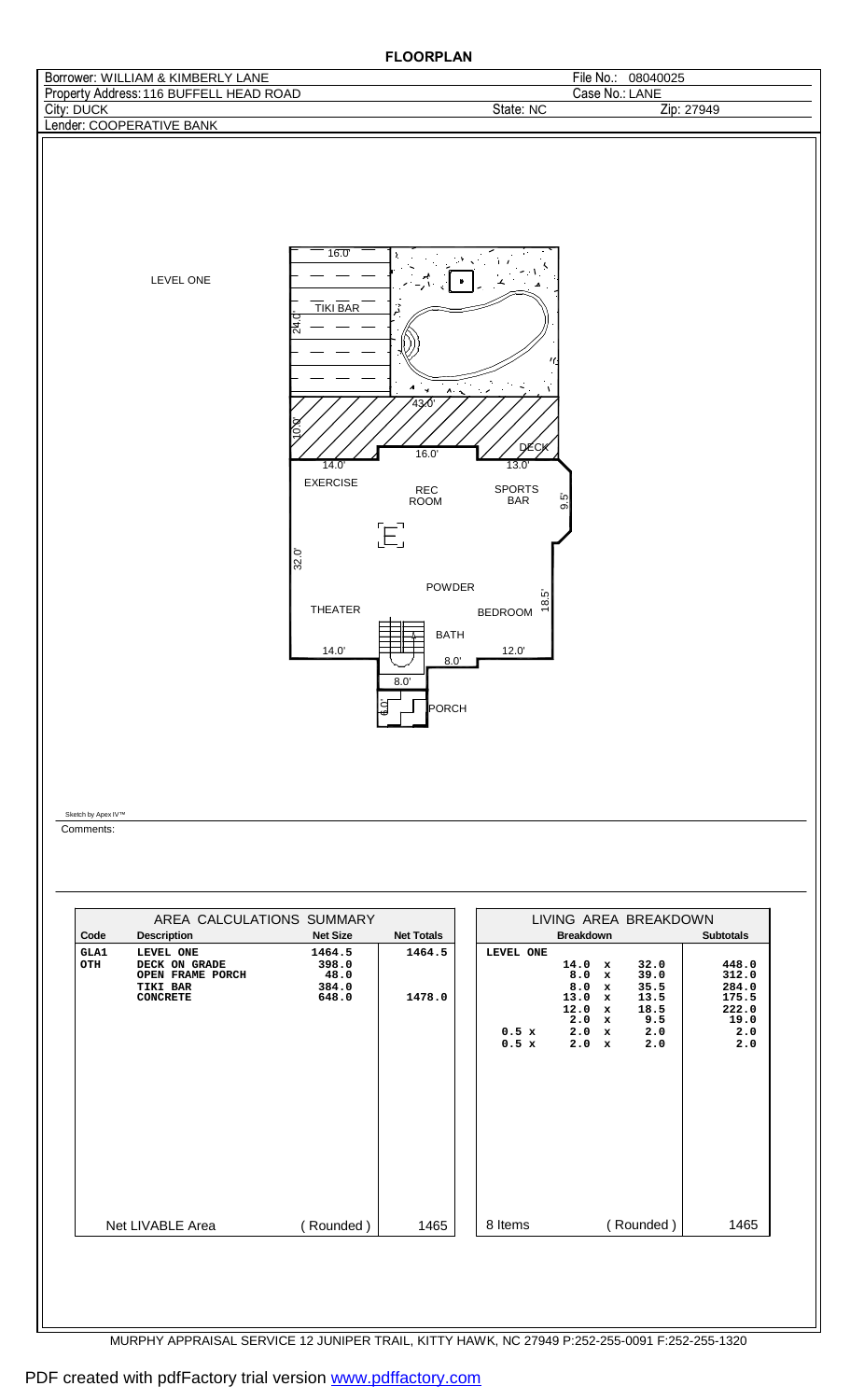#### **FLOORPLAN**



MURPHY APPRAISAL SERVICE 12 JUNIPER TRAIL, KITTY HAWK, NC 27949 P:252-255-0091 F:252-255-1320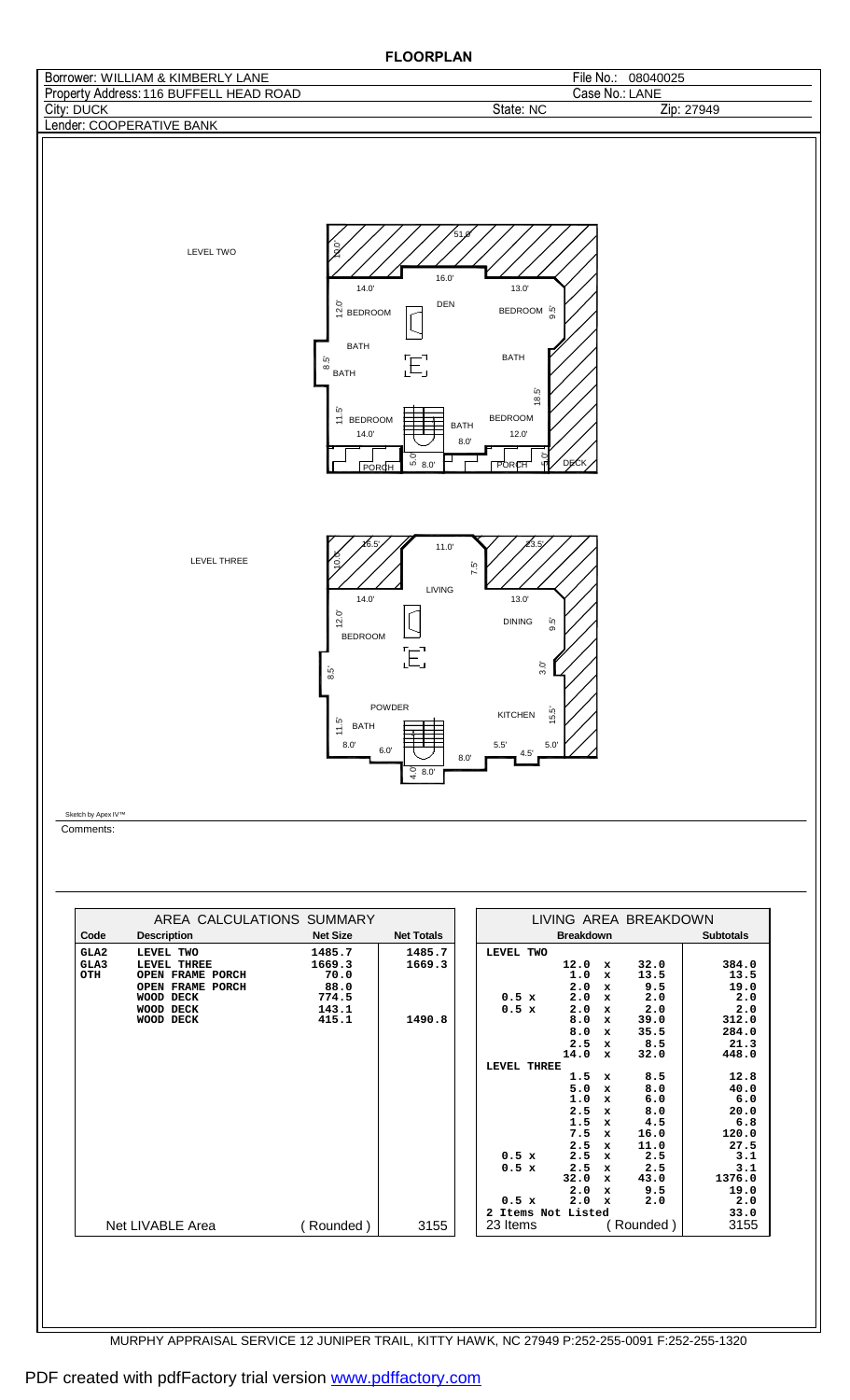#### **LOCATION MAP**



MURPHY APPRAISAL SERVICE 12 JUNIPER TRAIL, KITTY HAWK, NC 27949 P:252-255-0091 F:252-255-1320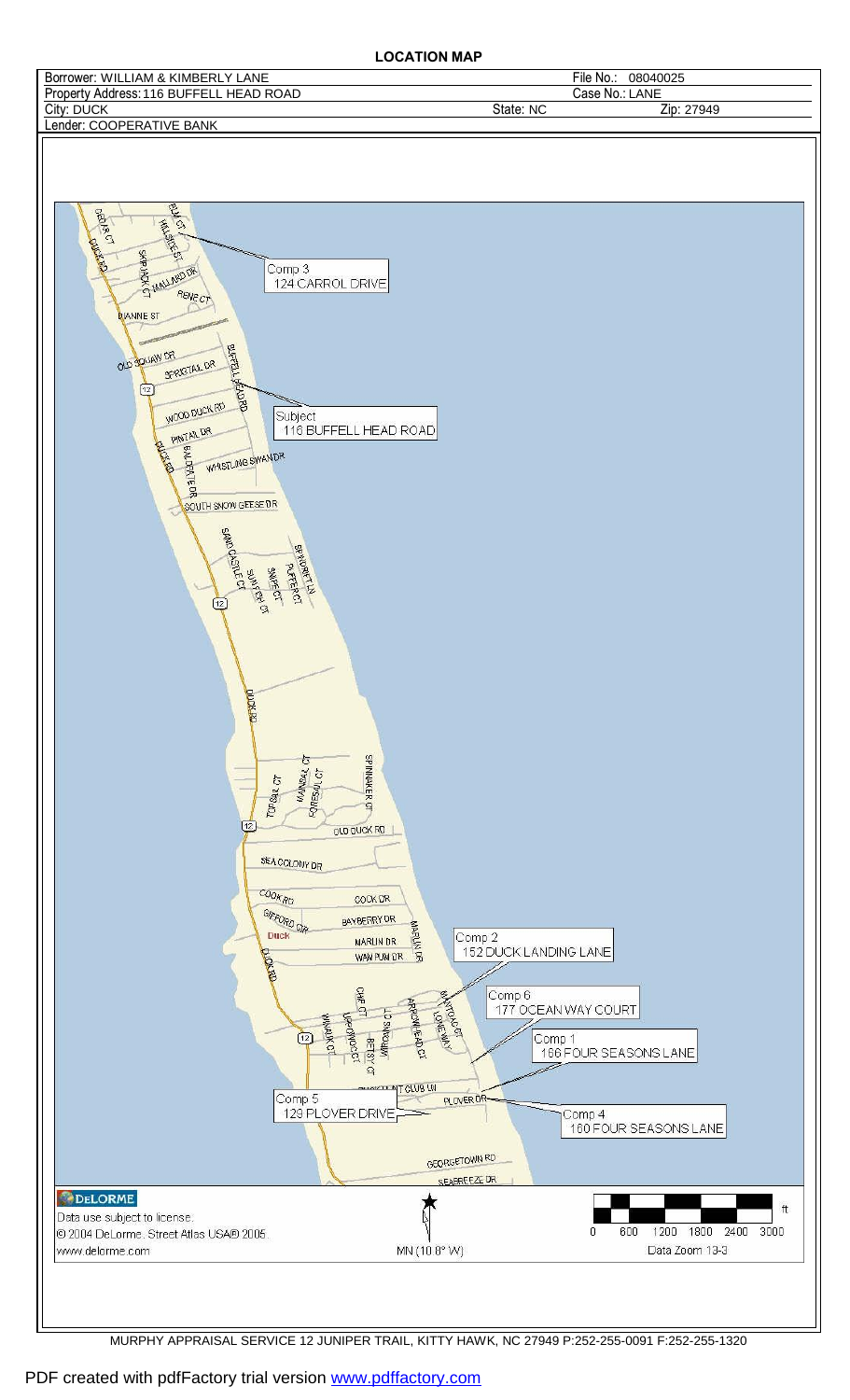

MURPHY APPRAISAL SERVICE 12 JUNIPER TRAIL, KITTY HAWK, NC 27949 P:252-255-0091 F:252-255-1320